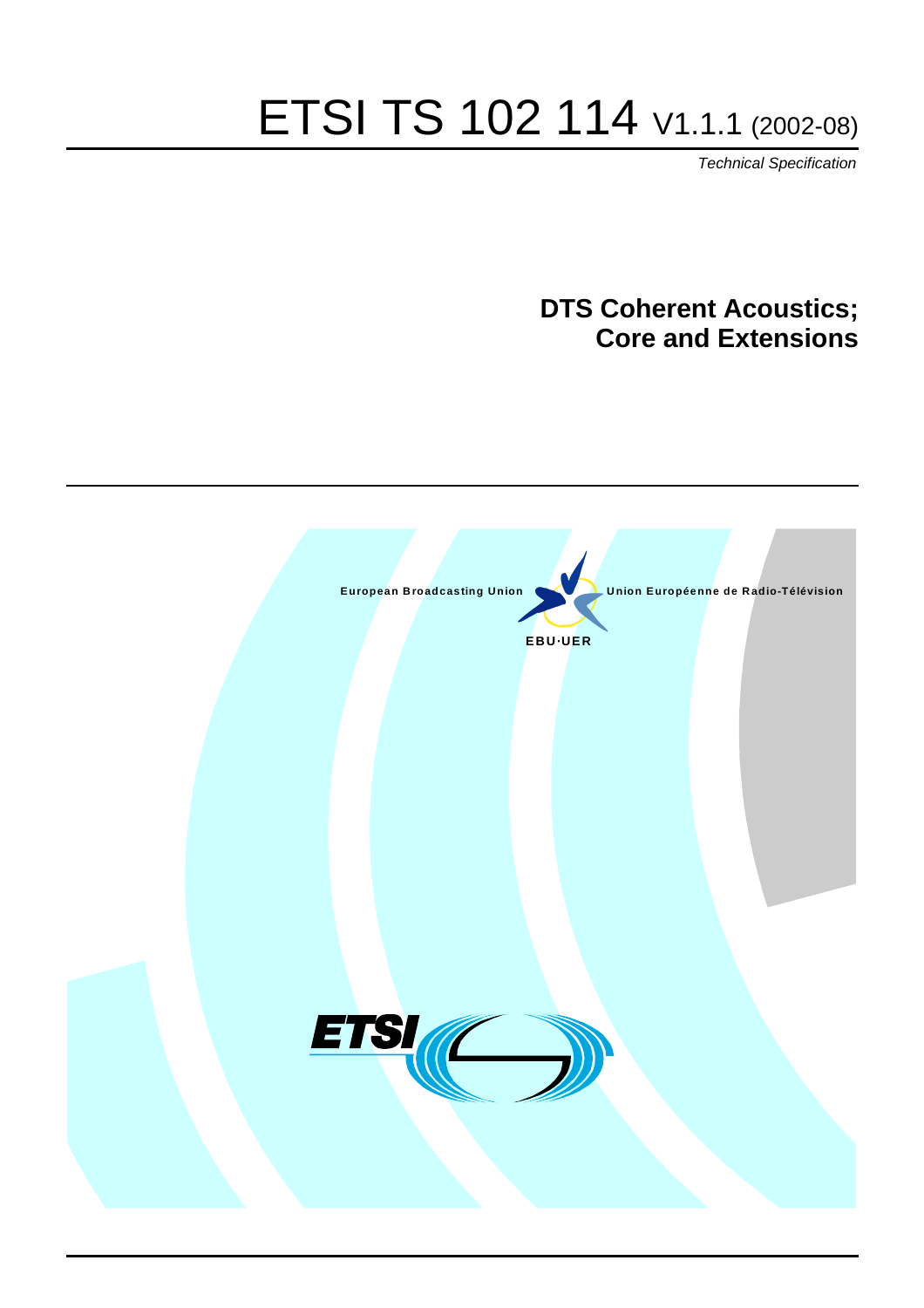Reference

DTS/JTC-DTS

Keywords acoustic, audio, CODEC, coding, digital

#### **ETSI**

#### 650 Route des Lucioles F-06921 Sophia Antipolis Cedex - FRANCE

Tel.: +33 4 92 94 42 00 Fax: +33 4 93 65 47 16

Siret N° 348 623 562 00017 - NAF 742 C Association à but non lucratif enregistrée à la Sous-Préfecture de Grasse (06) N° 7803/88

#### **Important notice**

Individual copies of the present document can be downloaded from: [http://www.etsi.org](http://www.etsi.org/)

The present document may be made available in more than one electronic version or in print. In any case of existing or perceived difference in contents between such versions, the reference version is the Portable Document Format (PDF). In case of dispute, the reference shall be the printing on ETSI printers of the PDF version kept on a specific network drive within ETSI Secretariat.

Users of the present document should be aware that the document may be subject to revision or change of status. Information on the current status of this and other ETSI documents is available at <http://portal.etsi.org/tb/status/status.asp>

> If you find errors in the present document, send your comment to: [editor@etsi.fr](mailto:editor@etsi.fr)

#### **Copyright Notification**

No part may be reproduced except as authorized by written permission. The copyright and the foregoing restriction extend to reproduction in all media.

> © European Telecommunications Standards Institute 2002. © European Broadcasting Union 2002. All rights reserved.

**DECT**TM, **PLUGTESTS**TM and **UMTS**TM are Trade Marks of ETSI registered for the benefit of its Members. **TIPHON**TM and the **TIPHON logo** are Trade Marks currently being registered by ETSI for the benefit of its Members. **3GPP**TM is a Trade Mark of ETSI registered for the benefit of its Members and of the 3GPP Organizational Partners.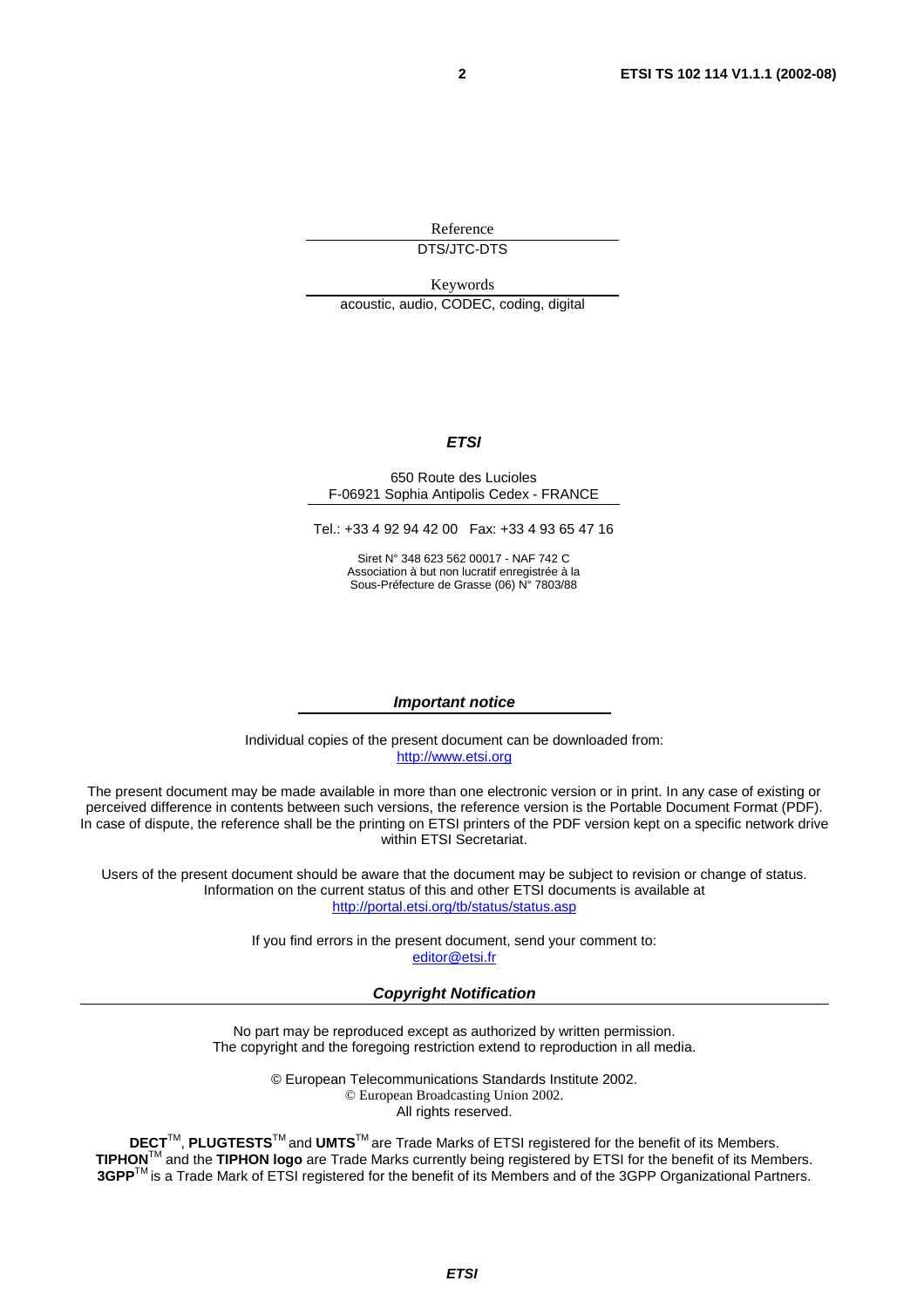# Contents

| 1                                          |                                                                                     |  |
|--------------------------------------------|-------------------------------------------------------------------------------------|--|
| 2                                          |                                                                                     |  |
| 3<br>3.1<br>3.2                            |                                                                                     |  |
| $\overline{4}$                             |                                                                                     |  |
| 5<br>5.1<br>5.2<br>5.3<br>5.4<br>5.4.1     |                                                                                     |  |
| 6<br>6.1<br>6.2                            |                                                                                     |  |
| $\overline{7}$<br>7.1<br>7.2<br>7.3<br>7.4 | Extension to sampling frequencies of up to 96 kHz and/or higher resolution (X96k)20 |  |
|                                            | <b>Annex A (informative):</b>                                                       |  |
|                                            |                                                                                     |  |

 $\overline{\mathbf{3}}$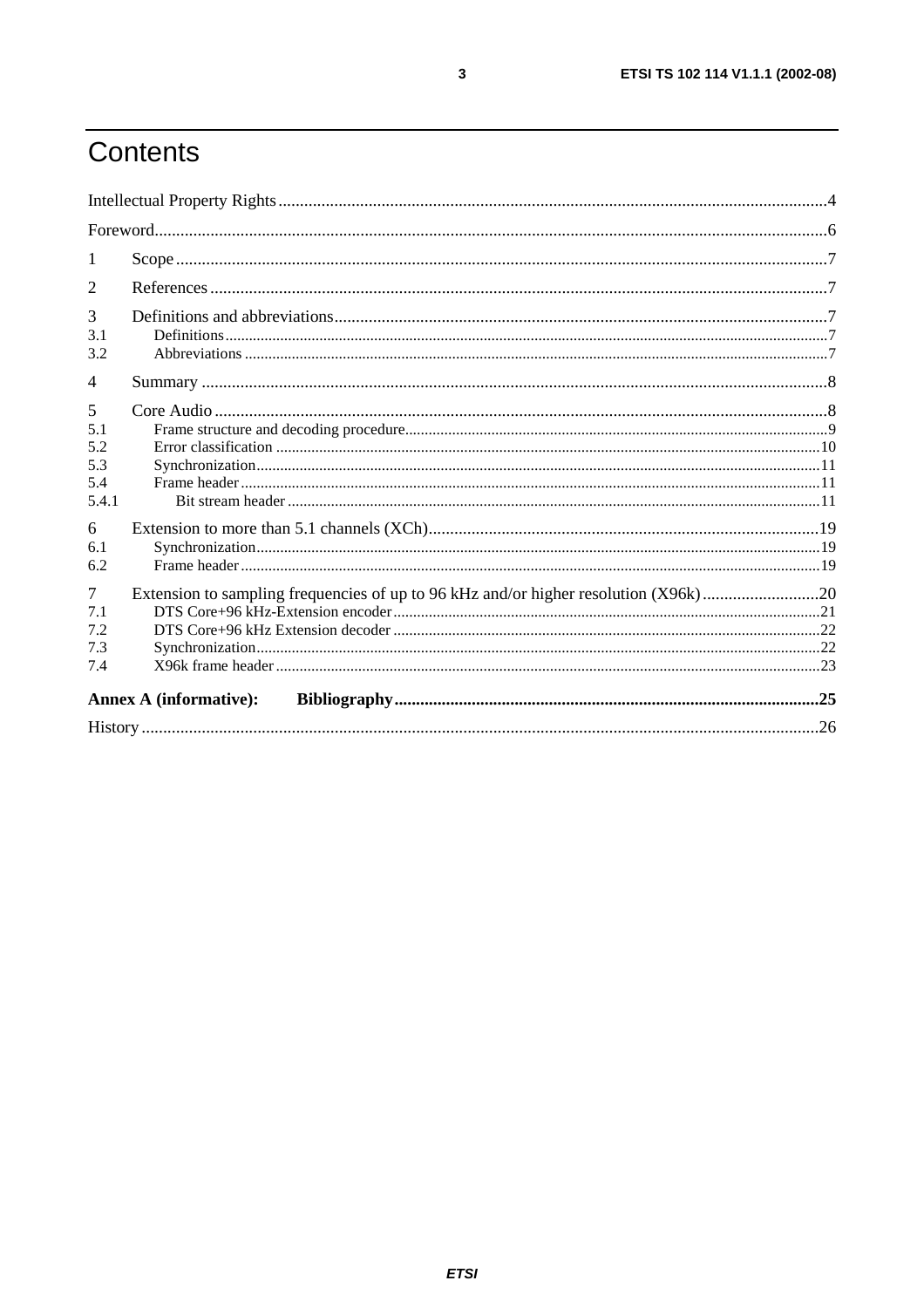### Intellectual Property Rights

IPRs essential or potentially essential to the present document may have been declared to ETSI. The information pertaining to these essential IPRs, if any, is publicly available for **ETSI members and non-members**, and can be found in ETSI SR 000 314: *"Intellectual Property Rights (IPRs); Essential, or potentially Essential, IPRs notified to ETSI in respect of ETSI standards"*, which is available from the ETSI Secretariat. Latest updates are available on the ETSI Web server ([http://webapp.etsi.org/IPR/home.asp\)](http://webapp.etsi.org/IPR/home.asp).

The attention of ETSI has been drawn to the Intellectual Property Rights (IPRs) listed below which are, or may be, or may become, Essential to the present document. The IPR owner (Digital Theatre Systems, Inc.) has undertaken to grant irrevocable licences, on fair, reasonable and non-discriminatory terms and conditions under these IPRs pursuant to the ETSI IPR Policy. The licensing undertaking has been made subject to the condition that those who seek licenses agree to reciprocate. Further details pertaining to these IPRs can be obtained directly from the IPR owner.

The present IPR information has been submitted to ETSI and pursuant to the ETSI IPR Policy, no investigation, including IPR searches, has been carried out by ETSI. No guarantee can be given as to the existence of other IPRs not referenced in ETSI SR 000 314 (or the updates on the ETSI Web server) which are, or may be, or may become, essential to the present document.

#### **IPRs:**

U.S. Patent No. 5,451,942 "Method and Apparatus for Multiplexed Encoding of Digital Audio Information Onto a Digital Audio Storage Medium"

- National patents and patent applications derived from PCT Application No. PCT/US95/00959, ruled patentable by International Preliminary Examination:
- Argentina Patent No. AR255019V1
- Australia Patent No. 680341
- Canada Patent No. 2,180,002
- Japan Patent No. 3187839
- Mexico Patent No. 184848
- South Africa Patent No. 95/0548
- Spain Patent No. 2115513
- Switzerland Patent No. 691 113

Additional applications:

- Brazil Application No. PI 9506695-0
- Chile Application No. 180.95
- China (PRC) Application No. 95191502.9
- European Patent Application No. 95908115.9 (France, Germany, Great Britain & Italy)
- Hong Kong Application No. 98114034.2
- India Application No. 1 686/Del/94
- Indonesia Application No. P-950164
- Korea Application No. 96-704141
- Malaysia Application No. PI9502624
- Philippines Application No. 51452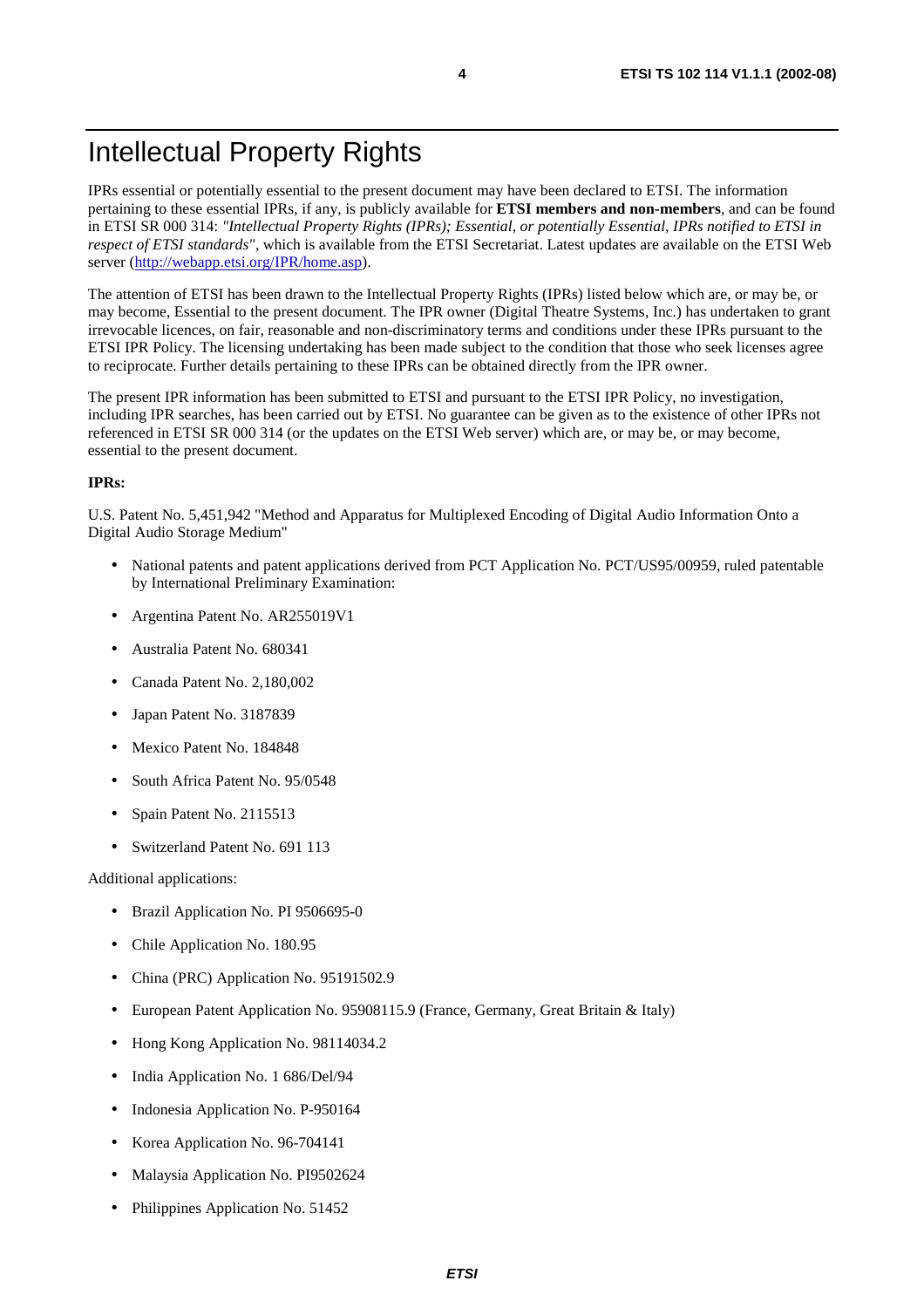- 
- Venezuela Application No. 0173-95

U.S. Patent No. 5,956,674 "A Multi-Channel Predictive Subband Audio Coder Using Psychoacoustic Adaptive Bit Allocation in Frequency, Time and Over the Multiple Channels."

U.S. Patent No. 5,974,380 "Multi-Channel Audio Decoder", a Divisional Application U.S. Patent No. 5,956,674.

U.S. Patent No. 5,978,762 "Digitally Encoded Machine Readable Storage Media Using Adaptive Bit Allocation in Frequency, Time and Over Multiple Channels", a Divisional Application U.S. Patent No. 5,956,674.

U.S. Patent Application No. 09/186,234 "Multi-Channel Audio Encoder", a Divisional Application U.S. Patent No. 5,956,674.

National patents and patent applications derived from PCT Application No. PCT/US96/18764:

- Australia Patent No. 705194
- Canada Patent No. 2,331,611
- Eurasia Patent No. 001087 (All Countries Designated)
- Korea Patent No. 0277819
- Taiwan Patent No. 92765

#### Additional applications:

- Brazil Application No. PI 9611852-0
- Canada Application No. 2,238,026 (division of Canada Patent No. 2,331,611)
- China Application No. 96199832.6
- European Patent Application No. 96941446.5 (All Countries Designated)
- Hong Kong Application No. 99100515.8
- India Patent Application No. 2592/DEL/96
- Japan Application No. 521314/97
- Mexico Patent Application No. 984320
- Poland Patent Application No. P-327 082, P-346 687 & P-346 688

U.S. Patent No.6,226,616 B1 "Sound Quality of Established Low Bit-Rate Audio Coding Systems without Loss of Decoder Compatibility".

National patents and patent applications derived from PCT Application No. PCT/US00/16681:

- China Application No. 00809269.9
- European Patent Application No. 00942890.5
- Hong Kong Application
- Japan Application No.
- Korea Application No. 10-2001-7016475
- Malaysia Application No. PI 20015600
- Singapore Application No. 200107899-9
- Taiwan Application No. 90131969

U.S. patent application Serial No. 09/568,355 "Discrete Multichannel Audio with a Backward Compatible Mix".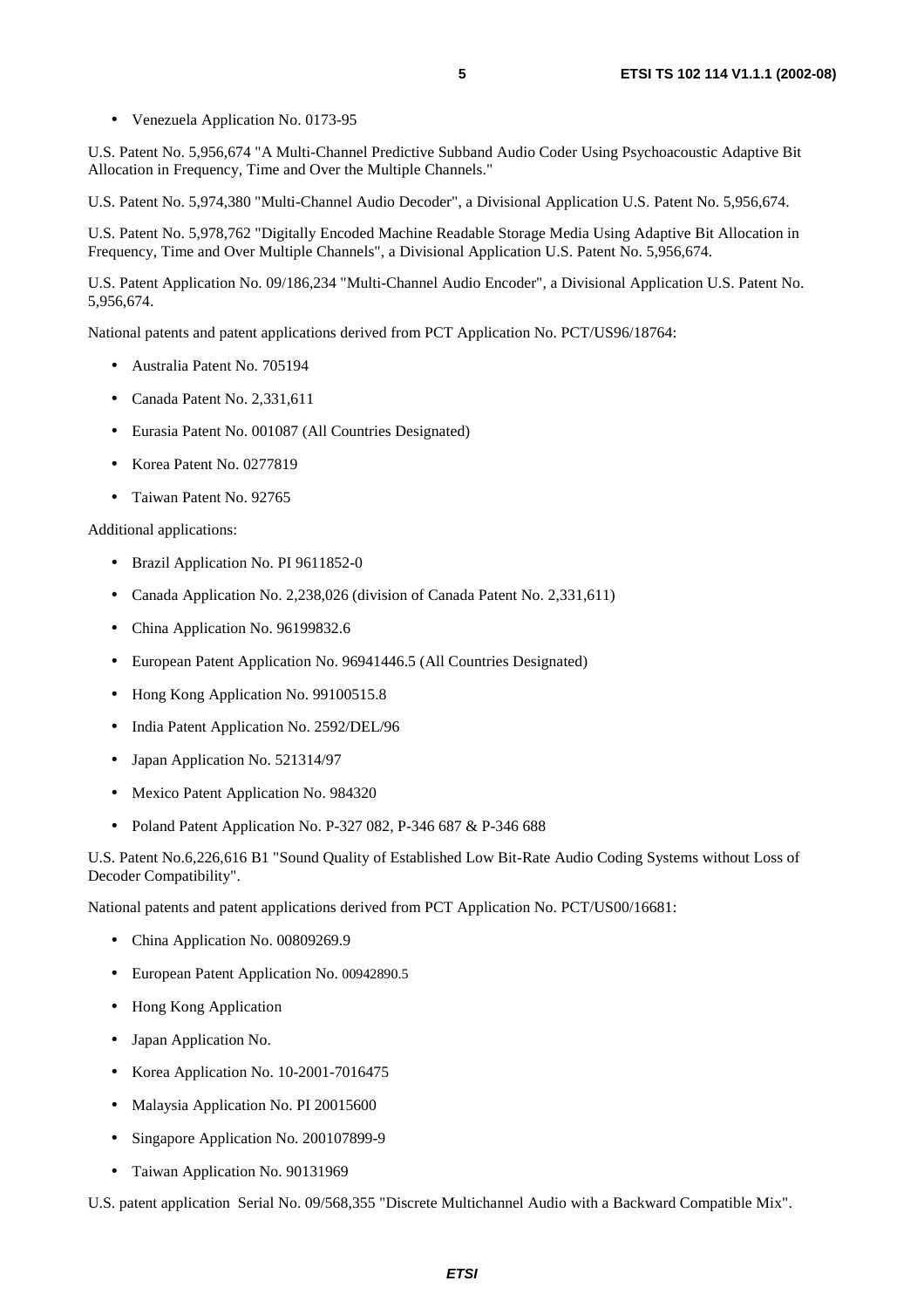PCT application No. PCT/US01/14878, entitled "Discrete Multichannel Audio with a Backward Compatible Mix".

Any national applications derived from PCT application No. PCT/US01/14878, "Discrete Multichannel Audio with a Backward Compatible Mix."

### Foreword

This Technical Specification (TS) has been produced by Joint Technical Committee (JTC) of the European Broadcasting Union (EBU), Comité Européen de Normalization ELECtrotechnique (CENELEC) and the European Telecommunications Standards Institute (ETSI).

NOTE: The EBU/ETSI JTC Broadcast was established in 1990 to co-ordinate the drafting of standards in the specific field of broadcasting and related fields. Since 1995 the JTC Broadcast became a tripartite body by including in the Memorandum of Understanding also CENELEC, which is responsible for the standardization of radio and television receivers. The EBU is a professional association of broadcasting organizations whose work includes the co-ordination of its members" activities in the technical, legal, programme-making and programme-exchange domains. The EBU has active members in about 60 countries in the European broadcasting area; its headquarters is in Geneva.

European Broadcasting Union CH-1218 GRAND SACONNEX (Geneva) Switzerland Tel: +41 22 717 21 11 Fax: +41 22 717 24 81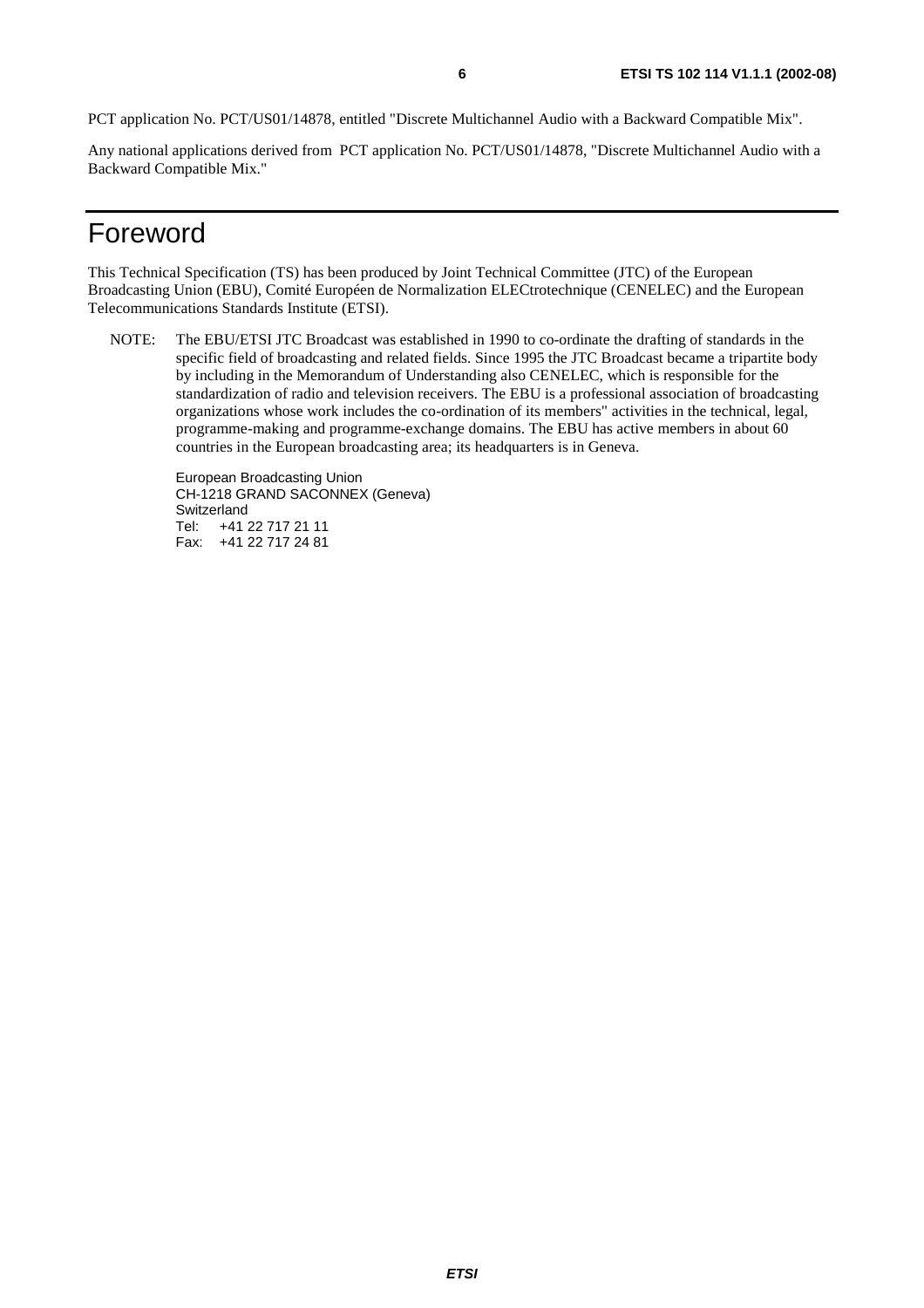### 1 Scope

The present document describes the key components of the DTS Coherent Acoustics technology. The document also includes the lists of all frame header parameters in the DTS core and extension (XCh and X96k) streams. The information about the remaining parameters of the DTS bit streams is further described in U.S. and other National patents which are listed in the Intellectual Property Rights clause of the present document, in connection with the intellectual property rights (IPRs) of DTS. These patents are published and are publicly available.

### 2 References

Void.

### 3 Definitions and abbreviations

### 3.1 Definitions

For the purposes of the present document, the following terms and definitions apply:

**DTS Core Audio Stream:** carries the coding parameters of up to 5.1 channels of the original LPCM audio at up to 24 bits per sample with the sampling frequency of up to 48 kHz

**DTS Extended Audio Stream:** delivers possible extended frequency bands of the primary audio channels as well as all frequency components of channels beyond 5.1.

NOTE: The extended audio stream must always have the accompanying core stream.

**DTS XCh Stream:** one of DTS extended streams that carries the coding parameters obtained from encoding of up to 2 additional channels of original LPCM audio at up to 24 bits per sample with the sampling frequency of up to 48 kHz

**DTS X96k Stream:** DTS extended audio stream that enables encoding of original LPCM audio at up to 24 bits per sample with the sampling frequency of up to 96 kHz

NOTE: The stream carries the coding parameters used for the representation of all remaining audio components that are present in the original LPCM audio and are not represented in the core audio stream

**LPCM:** Linear Pulse Code Modulated sequence of digital audio samples

**QMF bank:** specific filtering structure that provides the means of translating the time domain signal into the multiple sub-band domain signals

**Vector Quantization**: term for the joint quantization of a block of signal samples or a block of signal parameters

### 3.2 Abbreviations

For the purposes of the present document, the following abbreviations apply:

- DTS Digital Theatre Systems
- LFE Low Frequency Effect Channel
- LPCM Linear Pulse Code Modulation
- QMF Quadrature Mirror Filter
- VQ Vector Quantization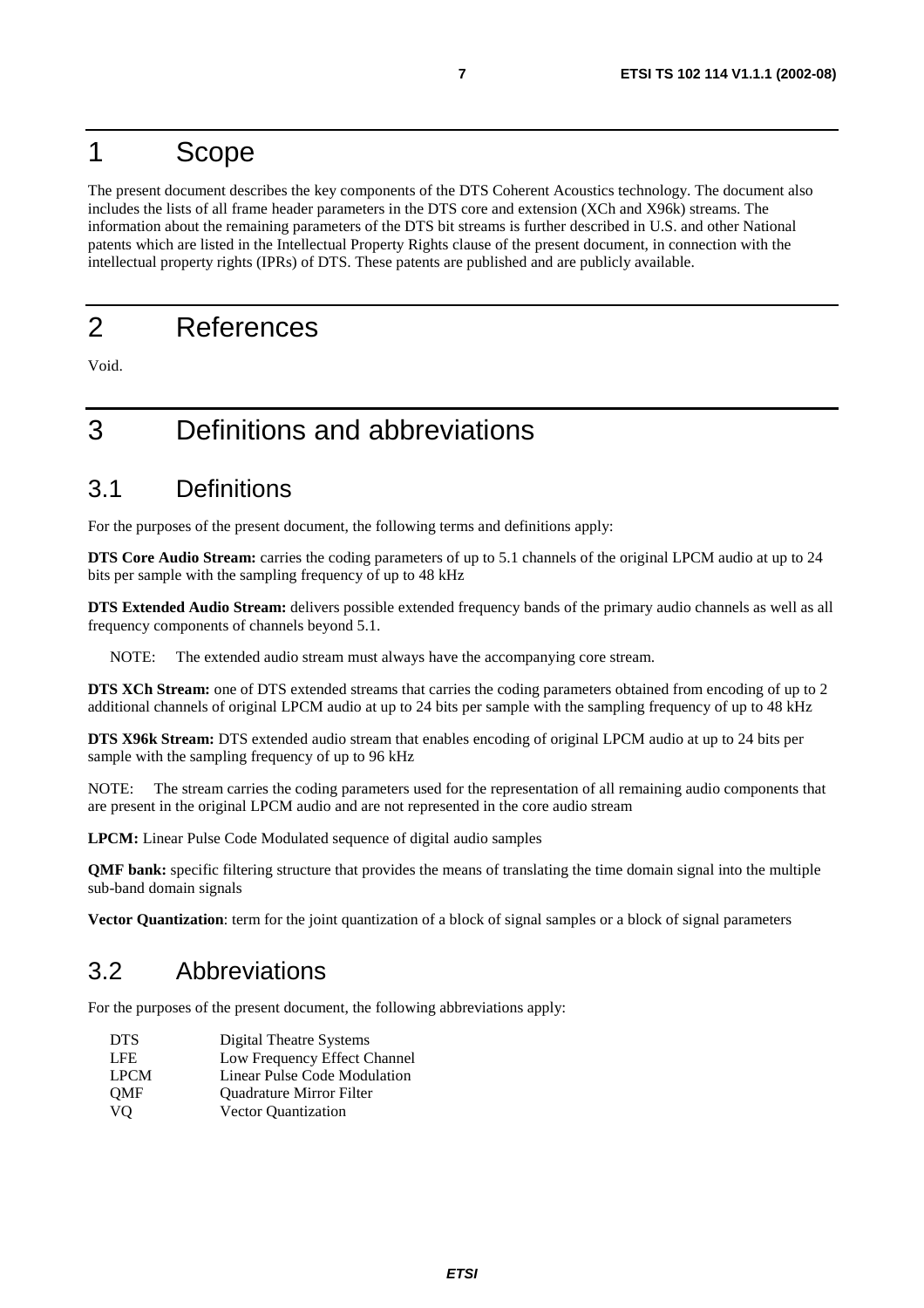### 4 Summary

DTS Coherent Acoustics is designed to deliver digital audio reproduction in the home at studio quality level in terms of fidelity and sound stage imagery. Specifically, it delivers up to eight discrete channels of multiplexed audio at sampling frequencies of 8 kHz to 192 kHz at bit rates of 32 kbit/s to 6 144 kbit/s. The encoding algorithm works at 24 bits per sample and can deliver compression rate of 3:1 up to 40:1.

Due to the popularity of the 5.1 channel sound tracks in the movie industry and in the emerging multichannel home audio market, DTS Coherent Acoustics is delivered in the form of a core audio (for the 5.1 channels) plus optional extended audio (for the rest of the DTS Coherent Acoustics). The 5.1 channel audio consists of up to five primary audio channels with frequencies lower than 24 kHz plus a possible low frequency effect (LFE) channel (the 0.1 channel). This implies that the frequency components higher than 24 kHz for the five primary audio channels and all frequency components of the remaining two channels are carried in the extended audio. This structure is illustrated in figure 4.1 and as follows:

- Core Audio:
	- Up to 5 primary audio channels (frequency components below 24 kHz).
	- Up to 1 low frequency effect (LFE) channel.
	- Optional information such as time stamps and user information.
- **Extended Audio:** 
	- Up to 2 additional full bandwidth channels (frequency components below 24 kHz).
	- Frequency components above 24 kHz for the primary and extended audio channels.

Under this structure, a basic DTS decoder can decode 5.1 channel core audio bits only and does not need to know even the existence of extended audio bits in the bit stream. A sophisticated decoder, however, can first decode the 5.1 core audio bits and then proceed to decode the extended audio bits if they exist.

| Optional Information<br>Primary<br>Low Frequency<br><b>Effect Channel</b><br>Audio<br>Channels<br>(< 24 kHz) | Primary and<br>Extended Audio<br>Channels<br>$>24$ kHz) | Channel<br>7 and 8 |
|--------------------------------------------------------------------------------------------------------------|---------------------------------------------------------|--------------------|
|--------------------------------------------------------------------------------------------------------------|---------------------------------------------------------|--------------------|

Core Audio Extended Audio

#### **Figure 4.1: DTS Coherent Acoustics is optimized for 5.1 channel applications, but is extensible to deliver 8 channels with sampling frequency up to 192 kHz**

### 5 Core Audio

DTS core encoder delivers 5.1 channel audio at 24 bits per sample with a sampling frequency of up to 48 kHz. As shown in figure 5.1, the audio samples of a primary channel are split and decimated by a 32-band QMF bank into 32 sub-bands. The samples of each sub-band goes through an adaptive prediction process to check if the resultant prediction gain is large enough to justify the overhead of transferring the coefficients of prediction filter. The prediction gain is obtained by comparing the variance of the prediction residual to that of the sub-band samples. If the prediction gain is big enough, the prediction residual is quantified using mid-tread scalar quantization and the prediction coefficients are vector-quantized (VQ). Otherwise, the sub-band samples themselves are quantized using mid-tread scalar quantization. In the case of low bit rate applications, the scalar quantization indexes of the residual or sub-band samples are further encoded using Huffman code. When the bit rate is low, vector quantization (VQ) may also be used to quantize samples of the high-frequency sub-bands for which the adaptive prediction is disabled. In very low bit rate applications, joint intensity coding and sum/difference coding may be employed to further improve audio quality. The optional LFE channel is compressed by: low-pass filtering, decimation and mid-tread scalar quantization.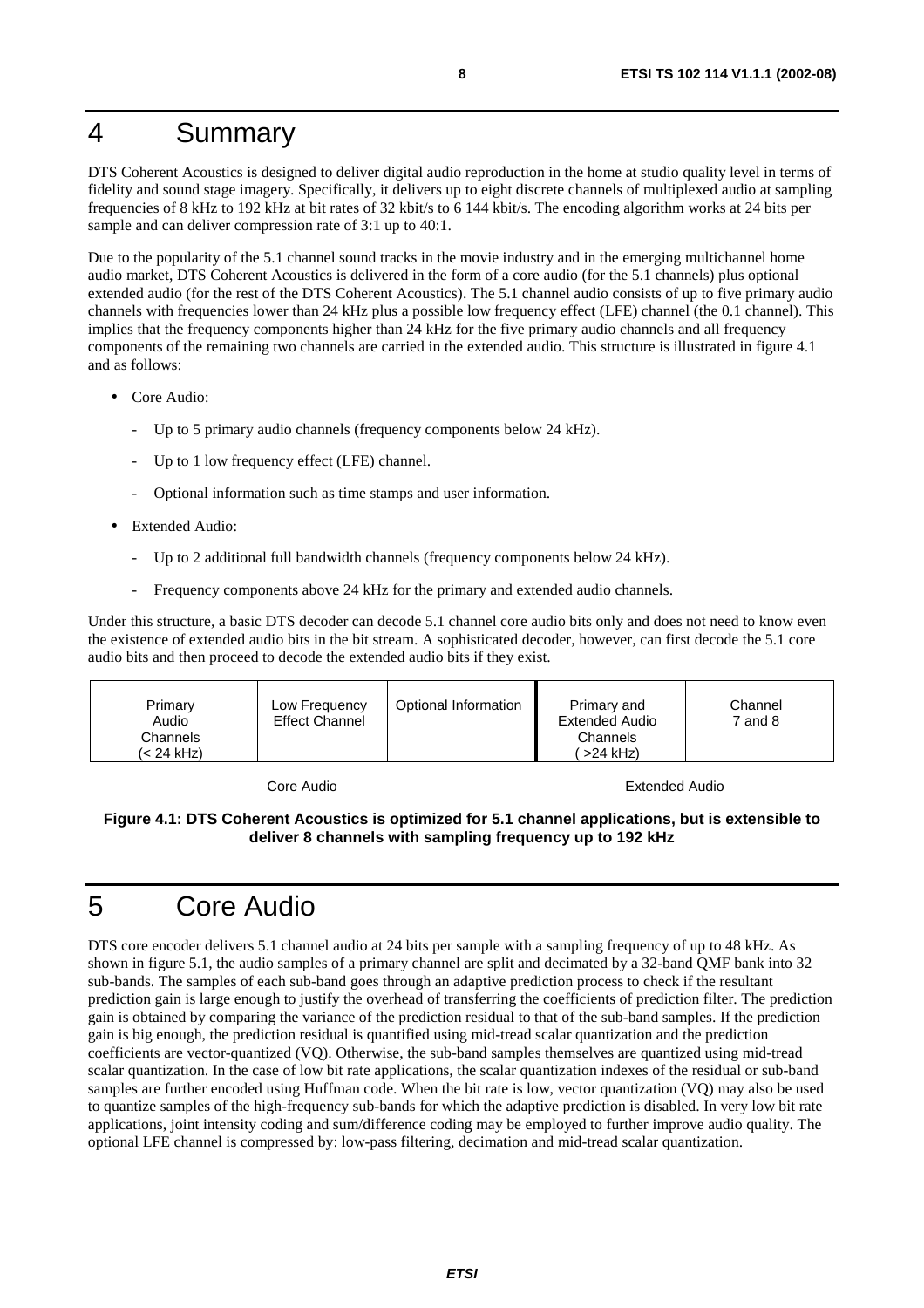

**Figure 5.1: Compression of a primary audio channel. The dotted lines indicate optional operations and dash dot lines bit allocation control** 

### 5.1 Frame structure and decoding procedure

DTS bit stream is a sequence of synchronized frames, each consisting of the following fields (see figure 5.2):

- **Synchronization Word:** Synchronize the decoder to the bit stream.
- **Frame Header:** Carries information about frame construction, encoder configuration, audio data arrangement, and various operational features.
- **Sub-frames:** Carries core audio data for the 5.1 channels. Each frame may have up to 16 sub-frames.
- **Optional Information:** Carries auxiliary data such as time code, which is not intrinsic to the operation of the decoder but may be used for post processing routines.
- **Extended Audio:** Carries possible extended frequency bands of the primary audio channels as well as all frequency components of channels beyond 5.1.

Each sub-frame contains data for audio samples of the 5.1 channels covering a time duration of up to that of the subband analysis window and can be decoded entirely without reference to any other sub-frames. A sub-frame consists of the following fields (see figure 5.3):

- **Side Information**: Relays information about how to decode the 5.1 channel audio data. Information for joint intensity coding is also included here.
- **High Frequency VQ:** Some and a small number of high frequency sub-bands of the primary channels may be encoded using VQ. In this case, the samples of each of those sub-bands within the sub-frame are encoded as a single VQ address.
- **Low Frequency Effect Channel:** The decimated samples of the LFE channel are carried as 8-bit words.
- **Sub-sub-frames:** All sub-bands, except those high-frequency VQ encoded ones, are encoded here in up to 4 sub-sub-frames.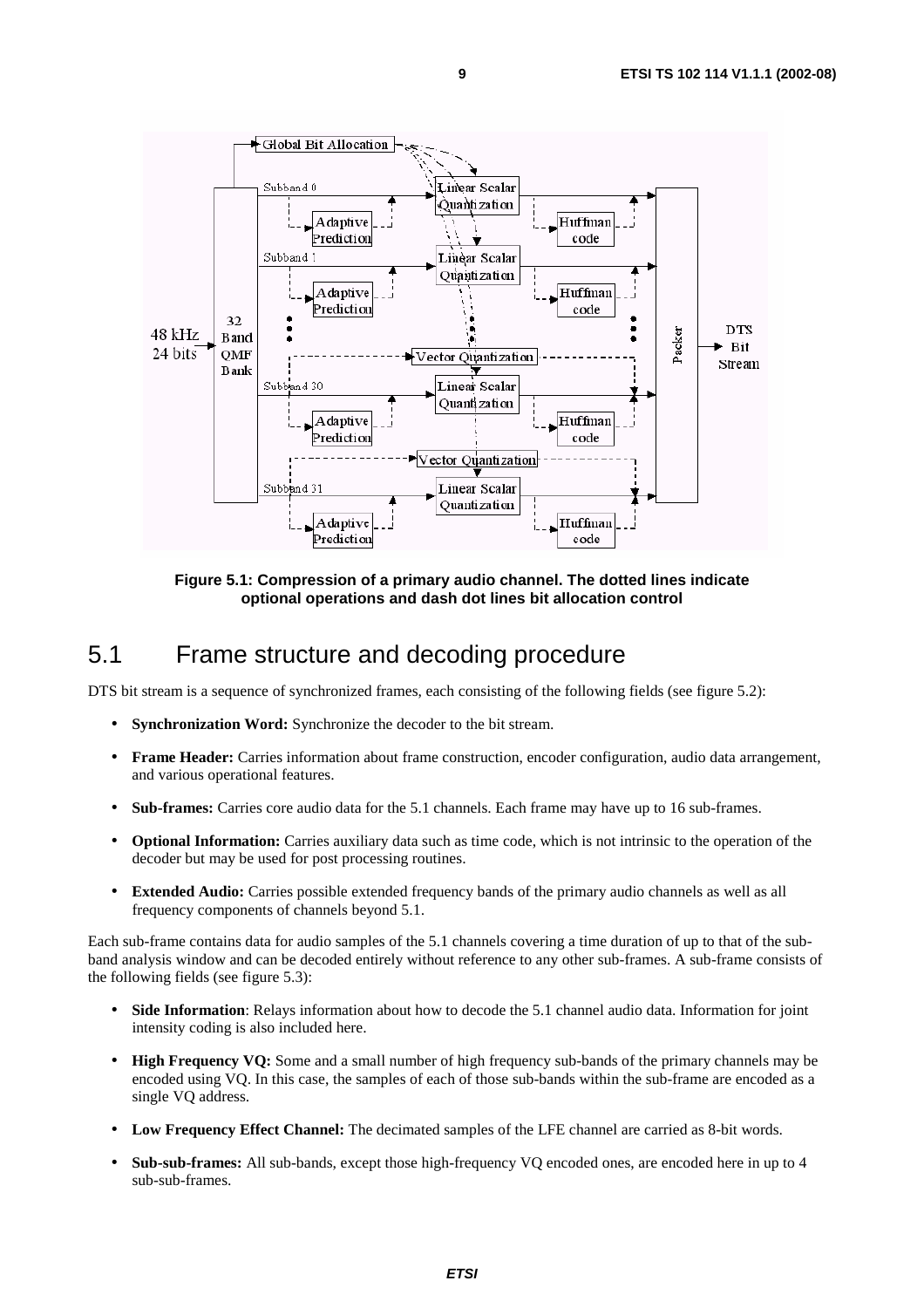![](_page_9_Figure_1.jpeg)

![](_page_9_Figure_2.jpeg)

![](_page_9_Figure_3.jpeg)

![](_page_9_Figure_4.jpeg)

### 5.2 Error classification

Each element in the bit stream carries either a piece of the audio data or the information to decode them. A corrupted bit stream element will cause an error in the decoder and its consequences depend on the information that element carries. In order to control decoded audio quality, the consequence of a corrupted element is categorized as

- **V** Vital: The element is designed to change from frame to frame and its corruption is likely to lead to failure in the decoding process and instability in decoded PCM outputs.
- **ACC** Corruption could cause failure. Since the element usually does not change from frame to frame, the error may be compensated for by a majority vote over consecutive frames.
- **NV** Non-vital: corruption will degrade the quality of PCM outputs, but the degradation will be graceful.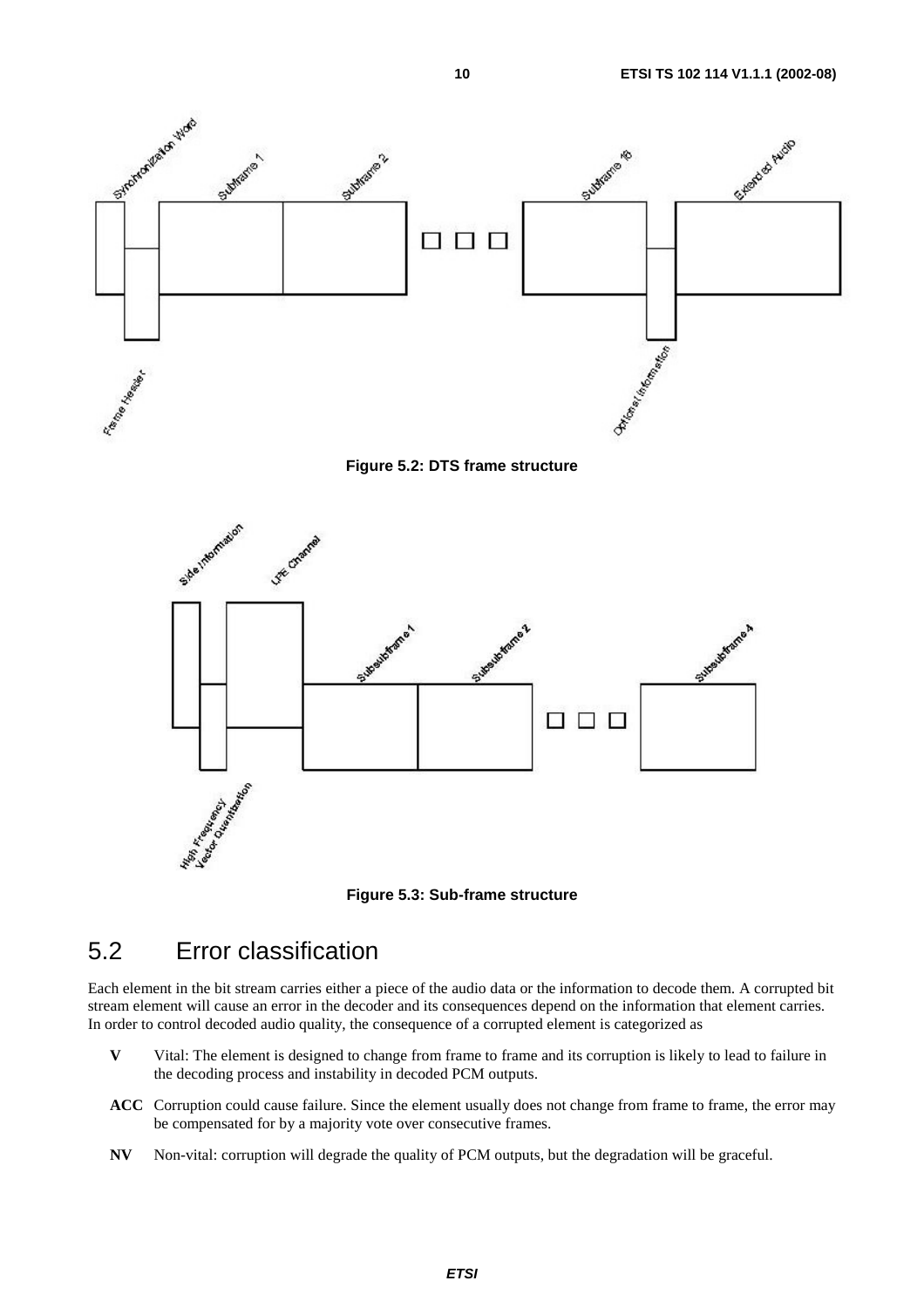### 5.3 Synchronization

DTS bit stream consists of a sequence of audio frames of equal size, each begins with a 32-bit synchronization word:

#### **SYNC = 0x7ffe8001 V 32 bits**

So the first decoding step is to search the input bit stream for SYNC. In order to reduce the probability of false synchronization, 6 bits after SYNC in the bit stream may be further checked, since they usually do not change for normal frames (they do carry useful information about frame structure). These 6 bits should be 0x3f (the binary 111111) for normal frames and are called synchronization word extension. Concatenating them with SYNC gives an extended synchronization word  $(32 + 6 = 38$  bits):

#### **SYNC = 0x7ffe8001 + 0x3f for normal frame V 38 bits**

which reduces the probability of false synchronization to  $10^{-7}$ . In addition, the fact that SYNC occurs at a fixed interval further reduces the probability of false synchronization to almost zero.

The above search procedure shall be carried out only when the decoder is out of synchronization with the bit stream. After synchronization is established, the decoder should only check if  $\text{SYNC} = 0x7$  fe8001 before it begins to decode a frame, because the 6 bits after SYNC may change for abnormal (termination) frames.

The SYNC word appears at the beginning of each DTS data frame in the stream. The length of the DTS data frame is fixed for the entire DTS stream and consequently the SYNC words occur at the fixed intervals within the stream. During the initial synchronization process the decoder shall calculate the distance between the two consecutive SYNC words. While in synchronization with the incoming DTS stream, the decoder shall only look for the SYNC word of a new data frame at the calculated distance from the SYNC word of previously decoded data frame. If the SYNC word is found at the specified distance the decoder shall proceed with the decoding of the new data frame and if not the "out-ofsync" state shall be pronounced.

When DTS bit stream is stored in 16-bit words such as on CD, SYNC will be stored as 0x7ffe and 0x8001. However, when DTS bit stream is viewed on an IBM PC platform, since the high byte and low byte are switched, SYNC will appear like 0xfe7f and x0180.

Note that, in order to make the harsh sound less unpleasant when DTS bit stream is mistakenly played back as PCM format, DTS now provides a 14-bit format that reduces the dynamic range from 16 to 14 bits. In this 14-bit format, DTS bit stream is stored only in the least significant 14 bits of a 16-bit word, the most significant 2 bits are not used, In case of this, SYNC is stored in three words: 0x1fff, 0xe800, and 0x07f.

### 5.4 Frame header

The frame header consists of a bit stream header and a primary audio coding header. The bit stream header provides information about the construction of the frame, the encoder configuration such as core source sampling frequency, and various optional operational features such as embedded dynamic range control. The primary audio coding header specifies the packing arrangement and coding formats used at the encoder to assemble the audio coding side information. Many elements in the headers are repeated for each separate audio channel.

### 5.4.1 Bit stream header

#### Frame Type **V** FTYPE 1 bit

It indicates the type of current frame:

| <b>FTYPE</b> | <b>Frame Type</b> |
|--------------|-------------------|
|              | Normal frame      |
|              | Termination frame |

#### **Table 5.1: Frame Type**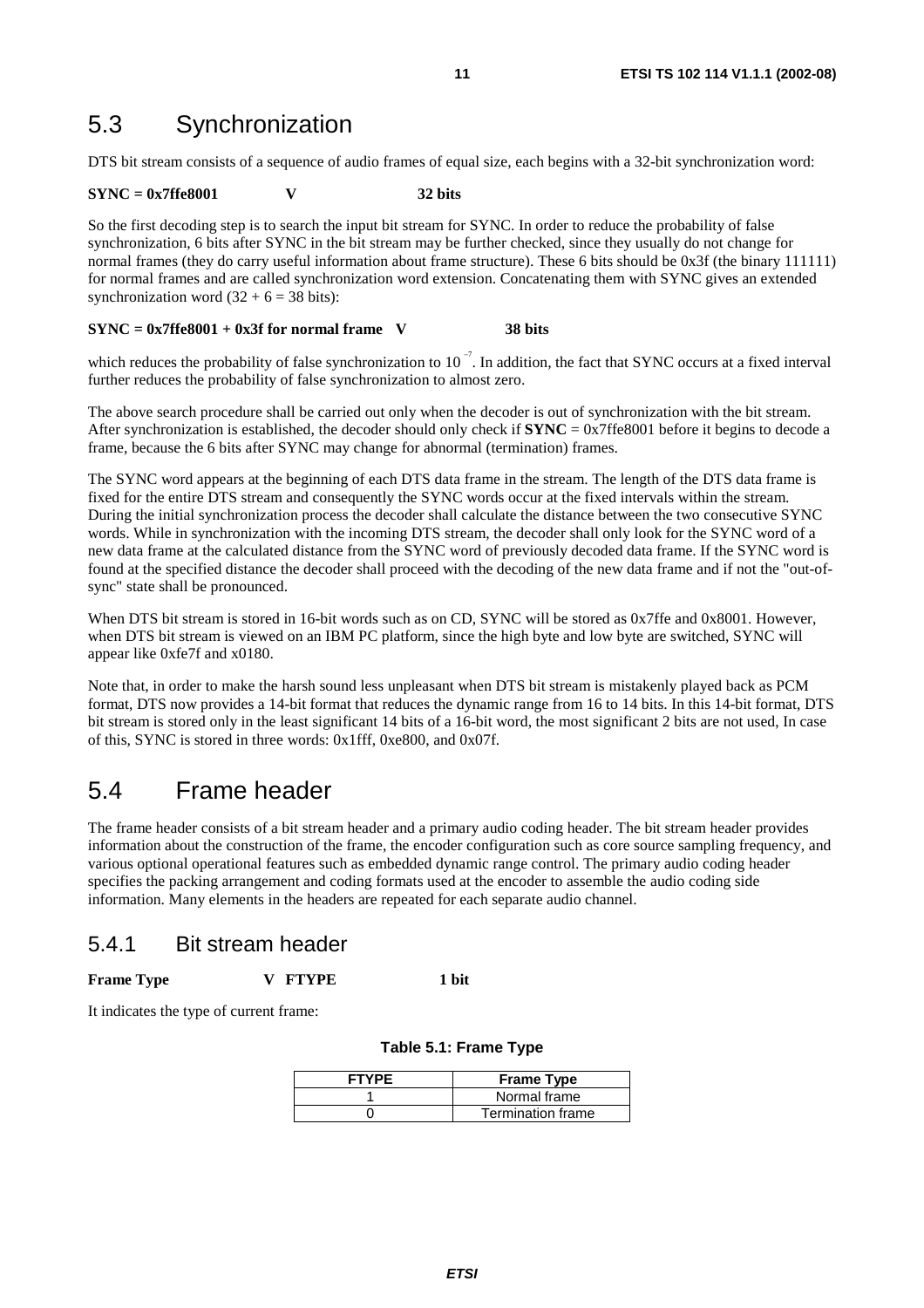Termination frames are used when it is necessary to accurately align the end of an audio sequence with a video frame end point. A termination block carries n×32 core audio samples where block length n is adjusted to just fall short of the video end point. Two termination frames may be transmitted sequentially to avoid transmitting one excessively small frame.

#### **Deficit Sample Count V SHORT** 5 bits

It defines the number of core samples by which a termination frame falls SHORT of the normal length of a block. A block = 32 PCM core samples per channel, corresponding to the number of PCM core samples that are feed to the core filter bank to generate one sub-band sample for each sub-band. A normal frame consists of blocks of 32 PCM core samples, while a termination frame provides the flexibility of having a frame size precision finer than the 32 PCM core sample block. On completion of a termination frame, (SHORT+1) PCM core samples must be padded to the output buffers of each channel. The padded samples may be zeros or they may be copies of adjacent samples.

**Table 5.2: Deficit Sample Count** 

| <b>SHORT</b> | Valid Value or Range of SHORT   |  |
|--------------|---------------------------------|--|
|              | [0, 30]                         |  |
|              | 31 (indicating a normal frame). |  |

**CRC Present Flag V CPF 1 bit** 

A flag that indicates if CRC (cyclic redundancy check) bits present in the bit stream.

**Table 5.3: CRC Present Flag** 

| CPF | <b>CRC</b>  |
|-----|-------------|
|     | Present     |
|     | Not Present |

Number of PCM Sample Blocks V NBLKS 7 bits

It indicates that there are (NBLKS + 1) blocks (a block =  $32$  PCM core samples per channel, corresponding to the number of PCM samples that are fed to the core filter bank to generate one sub-band sample for each sub-band) in the current frame (see note). The actual core encoding window size is  $32 \times (NBLKS + 1)$  PCM samples per channel. Valid range for NBLKS: 5 to 127. Invalid range for NBLKS: 0 to 4. For normal frames, this indicates a window size of either 2 048, 1 024, 512, or 256 samples per channel. For termination frames, NBLKS can take any value in its valid range.

- NOTE: When frequency extension stream (X96k) is present, the PCM core samples represent the samples at the output of the decimator that precedes the core encoder. This k-times decimator translates the original PCM source samples with the sampling frequency of  $Fs\_src = k \times SFREQ$  to the core PCM samples (Fs\_core = SFREQ) suitable for the encoding by the core encoder. The core encoder can handle sampling frequencies SFREQ  $\leq$  48 kHz and consequently;
	- $k = 2$  for 48 kHz  $\lt$  Fsrc  $\leq$  96 kHz and
	- k = 4 for 96 kHz  $\lt$  Fsrc  $\leq$  192 kHz

**Primary Frame Byte Size V FSIZE 14 bits** 

(FSIZE+1) is the total byte size of the current frame including primary audio data as well as any extension audio data. Valid range for FSIZE: 95 to 16 383. Invalid range for FSIZE: 0 to 94.

#### **Audio Channel Arrangement ACC AMODE 6 bits**

Audio channel arrangement that describes the number of audio channels (CHS) and the audio playback arrangement (see table 5.4). Unspecified modes may be defined at a later date (user defined code) and the control data required to implement them, i.e. channel assignments, down mixing etc, can be uploaded from the player platform.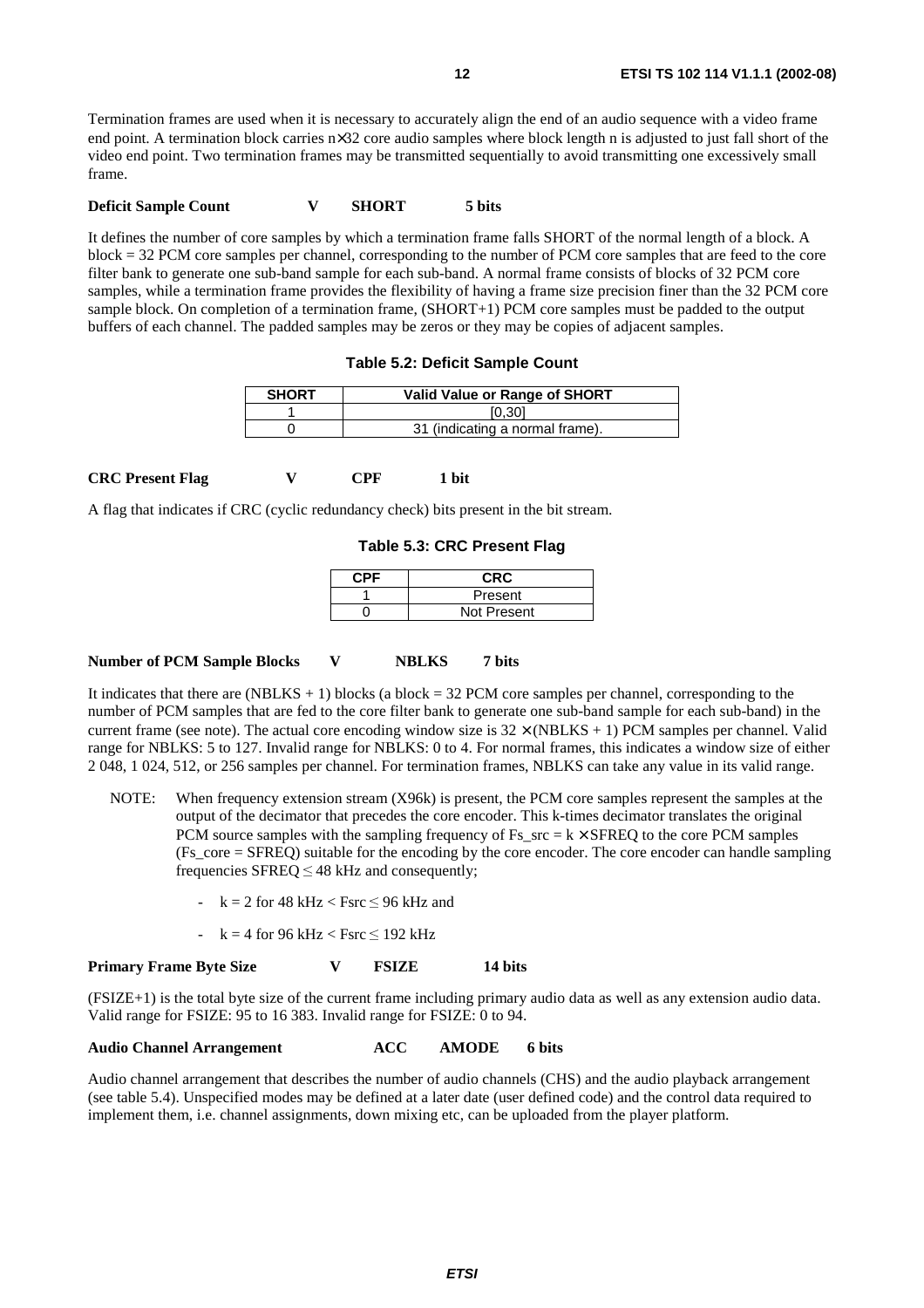| <b>AMODE</b>        | <b>CHS</b>     | Arrangement                                                                                           |  |  |
|---------------------|----------------|-------------------------------------------------------------------------------------------------------|--|--|
| 0b000000            |                | Α                                                                                                     |  |  |
| 0b000001            | $\overline{2}$ | $A + B$ (dual mono)                                                                                   |  |  |
| 0b000010            | 2              | $L + R$ (stereo)                                                                                      |  |  |
| 0b000011            | $\overline{2}$ | $(L + R) + (L - R)$ (sum - difference)                                                                |  |  |
| 0b000100            | $\overline{2}$ | $LT + RT$ (left and right total)                                                                      |  |  |
| 0b000101            | 3              | $C + L + R$                                                                                           |  |  |
| 0b000110            | 3              | $L + R + S$                                                                                           |  |  |
| 0b000111            | 4              | $C+L+R+S$                                                                                             |  |  |
| 0b001000            | 4              | $L + R + SL + SR$                                                                                     |  |  |
| 0b001001            | 5              | $C + L + R + SL + SR$                                                                                 |  |  |
| 0b001010            | 6              | $CL + CR + L + R + SL + SR$                                                                           |  |  |
| 0b001011            | 6              | $C + L + R + LR + RR + OV$                                                                            |  |  |
| 0b001100            | 6              | $CF + CR + LF + RF + LR + RR$                                                                         |  |  |
| 0b001101            |                | $CL + C + CR + L + R + SL + SR$                                                                       |  |  |
| 0b001110            | 8              | $CL + CR + L + R + SL1 + SL2 + SR1 + SR2$                                                             |  |  |
| 0b001111            | 8              | $CL + C + CR + L + R + SL + S + SR$                                                                   |  |  |
| 0b010000 - 0b111111 |                | User defined                                                                                          |  |  |
|                     |                | Legends: L = left, R = right, C = center, S = surround, F = front, R = rear, T = total, OV = overhead |  |  |

# **Core Audio Sampling Frequency ACC SFREQ 4 bits**

It specifies the sampling frequency of audio samples in the core encoder, based on table 5.5. When the source sampling frequency is beyond 48 kHz the audio is encoded in up to 3 separate frequency bands. The base-band audio, for example, 0 kHz to 16 kHz, 0 kHz to 22,05 kHz or 0 kHz to 24 kHz, is encoded and packed into the core audio data arrays. The SFREQ corresponds to the sampling frequency of the base-band audio. The audio above the base-band (the extended bands), for example, 16 kHz to 32kHz, 22,05 kHz to 44,1 kHz, 24 kHz to 48 kHz, is encoded and packed into the extended coding arrays which reside at the end of the core audio data arrays. If the decoder is unable to make use of the high sample rate data this information may be ignored and the base-band audio converted normally using a standard sampling rates (32 kHz, 44,1 kHz or 48 kHz). If the decoder is receiving data coded at sampling rates lower than that available from the system then interpolation  $(2 \times$  or  $4 \times)$  will be required (see table 5.6).

| <b>SFREQ</b> | <b>Core Audio Sampling Frequency</b> |
|--------------|--------------------------------------|
| 0b0000       | Invalid                              |
| 0b0001       | 8 kHz                                |
| 0b0010       | 16 kHz                               |
| 0b0011       | 32 kHz                               |
| 0b0100       | Invalid                              |
| 0b0101       | Invalid                              |
| 0b0110       | 11,025 kHz                           |
| 0b0111       | 22.05 kHz                            |
| 0b1000       | 44,1 kHz                             |
| 0b1001       | Invalid                              |
| 0b1010       | Invalid                              |
| 0b1011       | 12 kHz                               |
| 0b1100       | 24 kHz                               |
| 0b1101       | 48 kHz                               |
| 0b1110       | Invalid                              |
| 0b1111       | Invalid                              |

#### **Table 5.5: Core audio sampling frequencies**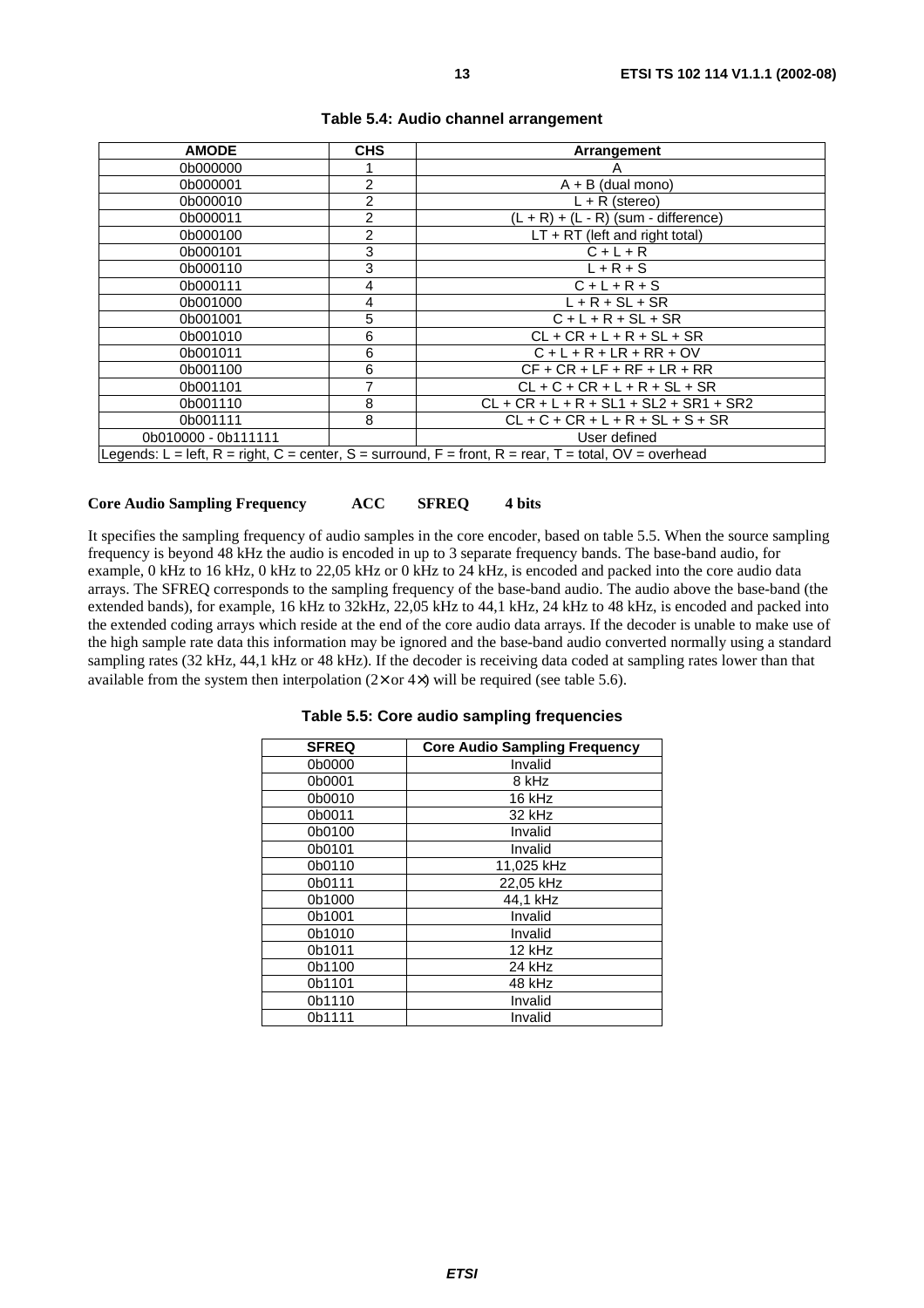| <b>Core Audio Sampling Frequency</b> | <b>Hardware Sampling</b><br><b>Frequency</b> | <b>Required Filtering</b> |
|--------------------------------------|----------------------------------------------|---------------------------|
| 8 kHz                                | 32 kHz                                       | $4 \times$ Interpolation  |
| 16 kHz                               | 32 kHz                                       | $2 \times$ Interpolation  |
| 32 kHz                               | 32 kHz                                       | none                      |
| 11 kHz                               | 44,1 kHz                                     | $4 \times$ Interpolation  |
| 22,05 kHz                            | 44,1 kHz                                     | $2 \times$ Interpolation  |
| 44,1 kHz                             | 44,1 kHz                                     | none                      |
| 12 kHz                               | 48 kHz                                       | $4 \times$ Interpolation  |
| 24 kHz                               | 48 kHz                                       | $2 \times$ Interpolation  |
| 48 kHz                               | 48 kHz                                       | none                      |

**Table 5.6: Sub-sampled audio decoding for standard sampling rates** 

#### **Transmission Bit Rate ACC RATE 5 bits**

RATE specifies the targeted transmission data rate for the current frame of audio (see table 5.7). The open mode allows for bit rates not defined by the table. Variable and loss-less modes imply that the data rate changes from frame to frame.

**Table 5.7: RATE parameter vs. targeted bit-rate**

| <b>RATE</b>    | <b>Targeted Bit Rate</b> |
|----------------|--------------------------|
|                | [kbit/s]                 |
| 0b00000        | 32                       |
| 0b00001        | $\overline{56}$          |
| 0b00010        | 64                       |
| 0b00011        | 96                       |
| 0b00100        | 112                      |
| 0b00101        | 128                      |
| 0b00110        | 192                      |
| 0b00111        | 224                      |
| 0b01000        | 256                      |
| 0b01001        | 320                      |
| 0b01010        | 384                      |
| 0b01011        | 448                      |
| 0b01100        | 512                      |
| 0b01101        | 576                      |
| 0b01110<br>640 |                          |
| 0b01111        | 768                      |
| 0b10000        | 960                      |
| 0b10001        | 1 0 2 4                  |
| 0b10010        | 1 152                    |
| 0b10011        | 1 2 8 0                  |
| 0b10100        | 1 344                    |
| 0b10101        | $\overline{1}$ 408       |
| 0b10110        | 1411,2                   |
| 0b10111        | 1472                     |
| 0b11000        | 1536                     |
| 0b11001        | 1920                     |
| 0b11010        | 2048                     |
| 0b11011        | 3072                     |
| 0b11100        | 3840                     |
| 0b11101        | open                     |
| 0b11110        | Variable                 |
| 0b11111        | Loss-less                |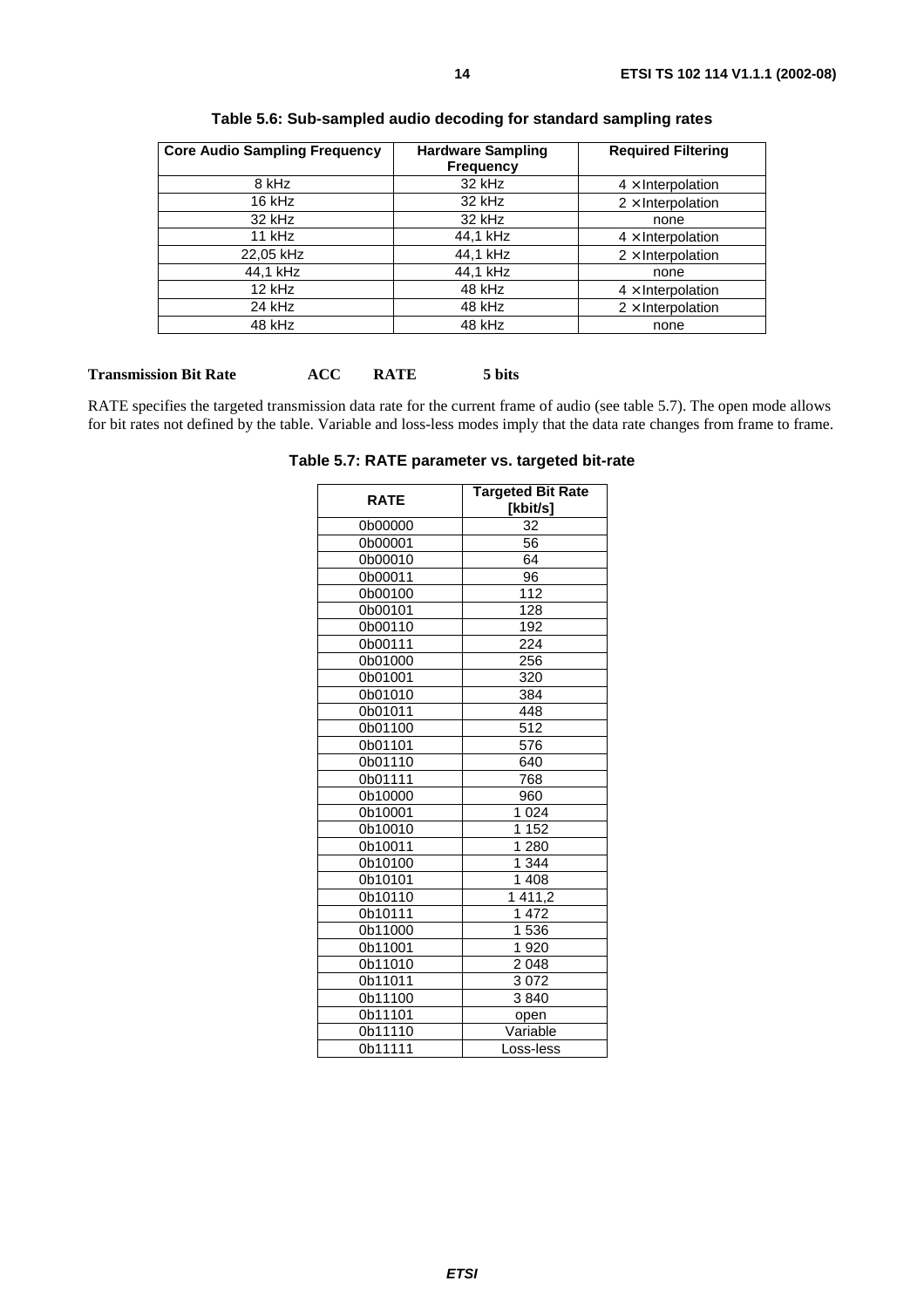Due to the limitations of the transmission medium the actual bit rate may be slightly different from the targeted bit rate, as listed in table 5.8 for the two types of applications. The bit-rates that are not shown in the table 5.8 are not applicable on either of these two applications.

**Table 5.8: Targeted and actual bit-rate for the CD and DVD-Video applications** 

| <b>RATE</b> | <b>Targeted Bit Rate</b><br>[kbit/s] | <b>Actual Bit Rate on</b><br><b>DTS CDs</b><br>[kbit/s] |                  | <b>Actual Bit Rate on</b><br><b>DVD-Video Discs</b><br>[kbit/s] |
|-------------|--------------------------------------|---------------------------------------------------------|------------------|-----------------------------------------------------------------|
|             |                                      | 14-bit<br>format                                        | 16-bit<br>format |                                                                 |
| 0b01111     | 768                                  | N/A                                                     | N/A              | 754,50                                                          |
| 0b10110     | 1411,2                               | 234,8                                                   | 411,2            | N/A                                                             |
| 0b11000     | 1 536                                | N/A                                                     | N/A              | 1 509,75                                                        |

#### **Embedded Down Mix Enabled**  $V$  **MIX 1 bit**

This indicates if embedded down mixing coefficients are included at the start of each sub-frame (see table 5.9). Down mixing to stereo may be implemented using these coefficients for the duration of the sub-frame.

#### **Table 5.9: Status of embedded down mixing coefficients**

| MIX | <b>Mix Parameters</b> |
|-----|-----------------------|
|     | not present           |
|     | present               |

#### **Embedded Dynamic Range Flag V DYNF 1 bit**

DYNF indicates if embedded dynamic range coefficients are included at the start of each sub-frame. Dynamic range correction may be implemented on all channels using these coefficients for the duration of the sub-frame.

#### **Table 5.10: Embedded Dynamic Range Flag**

| <b>DYNF</b> | <b>Dynamic Range Coefficients</b> |
|-------------|-----------------------------------|
|             | not present                       |
|             | present                           |

**Embedded Time Stamp Flag**  $V$  **TIMEF 1 bit** 

It indicates if embedded time stamps are included at the end of the core audio data.

#### **Table 5.11: Embedded Time Stamp Flag**

| <b>TIMFF</b> | <b>Time Stamps</b> |
|--------------|--------------------|
|              | not present        |
|              | present            |

**Auxiliary Data Flag V AUXF 1 bit** 

It indicates if auxiliary data bytes are appended at the end of the core audio data.

#### **Table 5.12: Auxiliary Data Flag**

| <b>AUXF</b> | <b>Auxiliary Data Bytes</b> |
|-------------|-----------------------------|
|             | not present                 |
|             | present                     |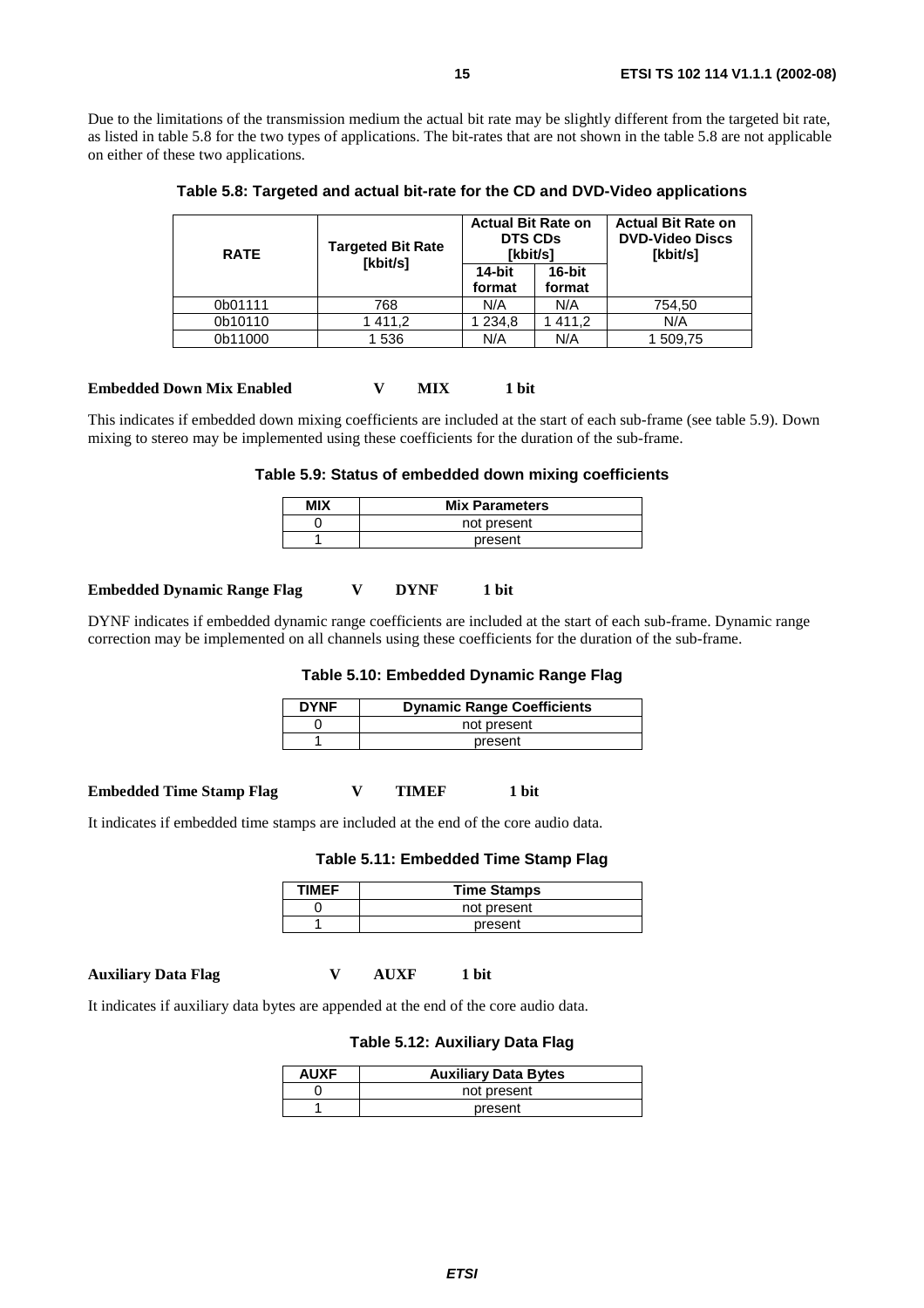#### **HDCD NV HDCD 1 bits**

The source material is mastered in HDCD format if HDCD = 1, and otherwise HDCD = 0.

#### **Extension Audio Descriptor Flag ACC EXT\_AUDIO\_ID 3 bits**

This flag has meaning only if the EXT\_AUDIO = 1 (see below) and then it indicates the type of data that has been placed in the extension stream(s).

| Table 5.13: Extension Audio Descriptor Flag |  |  |  |
|---------------------------------------------|--|--|--|
|---------------------------------------------|--|--|--|

| <b>EXT_AUDIO_ID</b> | <b>Type of Extension Data</b> |
|---------------------|-------------------------------|
|                     | Channel Extension (XCh)       |
|                     | Reserved                      |
| 2                   | Frequency Extension (X96k)    |
| з                   | XCh and X96k                  |
|                     | Reserved                      |
| 5                   | Reserved                      |
|                     | Reserved                      |
|                     | Reserved                      |
|                     |                               |

#### **Extended Coding Flag ACC EXT\_AUDIO 1 bit**

It indicates if extended audio coding data are present after the core audio data. Extended audio data will include the data for the extended bands of the 5 normal primary channels as well as all bands of additional audio channels. To simplify the process of implementing a 5,1ch/48 kHz decoder, the extended coding data arrays are placed at the end of the core audio array.

**Table 5.14: Extended Coding Flag**

| EXT AUDIO | <b>Extended Audio Data</b> |
|-----------|----------------------------|
|           | not present                |
|           | present                    |

#### **Audio Sync Word Insertion Flag ACC ASPF 1 bit**

It indicates how often the audio data check word DSYNC (0xFFFF Extension Audio Descriptor Flag) occurs in the data stream. DSYNC is used as a simple means of detecting the presence of bit errors in the bit stream and is used as the final data verification stage prior to transmitting the reconstructed PCM words to the DACs.

| <b>ASPF</b> | <b>DSYNC Placed at End of Each</b> |  |
|-------------|------------------------------------|--|
|             | Sub-frame                          |  |
|             | Sub-sub-frame                      |  |

#### **Low Frequency Effects Flag V LFF 2 bits**

Indicates if the LFE channel is present and the choice of the interpolation factor to reconstruct the LFE channel (see table 5.16).

| Table 5.16: Flag for LFE channel |                  |
|----------------------------------|------------------|
| <b>LEE ALAMAN</b>                | والمسمع والمحالف |

| ᄄ | <b>LFE Channel</b> | <b>Interpolation Factor</b> |
|---|--------------------|-----------------------------|
|   | not present        |                             |
|   | Present            | 128                         |
|   | Present            | 64                          |
|   | Invalid            |                             |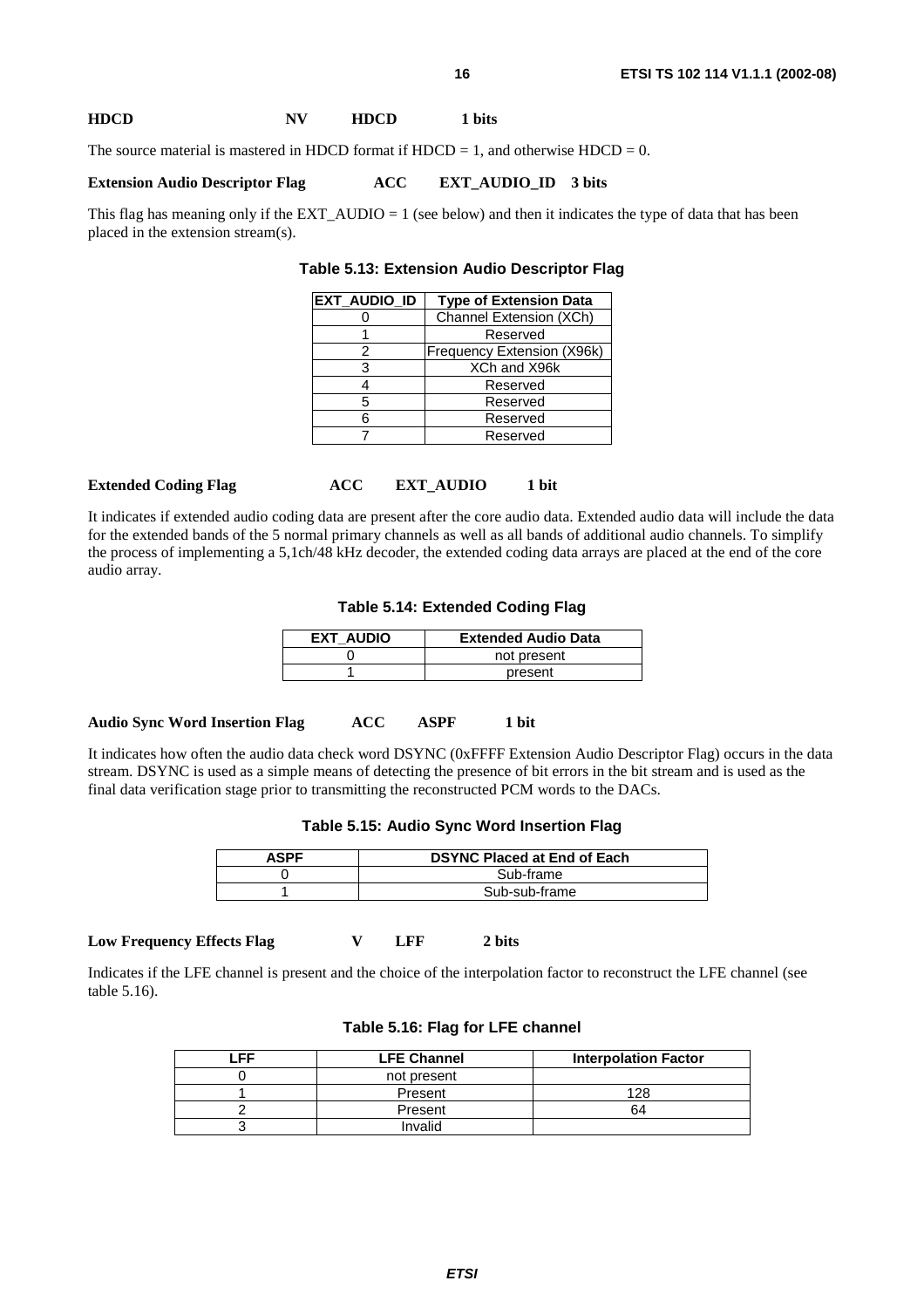#### **Predictor History Flag Switch V HFLAG 1 bit**

If frames are to be used as possible entry points into the data stream or as audio sequence\start frames" the ADPCM predictor history may not be contiguous. Hence these frames can be coded without the previous frame predictor history, making audio ramp-up faster on entry. When generating ADPCM predictions for current frame, the decoder will use reconstruction history of the previous frame if HFLAG = 1. Otherwise, the history will be ignored.

#### **Header CRC Check Bytes V HCRC 16 bits**

This 16-bit CRC check word checks if there are errors from beginning of the current frame up to this point. It is present only if  $CPF = 1$ .

**Multirate Interpolator Switch NV FILTS 1 bit** 

This flag indicates which set of 32-band interpolation FIR coefficients is to be used to reconstruct the sub-band audio (see table 5.17).

#### **Table 5.17: Multirate interpolation filter bank switch**

| <b>FILTS</b> | 32-band Interpolation Filter  |  |
|--------------|-------------------------------|--|
|              | Non-perfect Reconstruction    |  |
|              | <b>Perfect Reconstruction</b> |  |

#### **Encoder Software Revision 4 Bits 4 ACC/NV VERNUM 4 bits**

It indicates of the revision status of the encoder software (see table 5.18). In addition the VERNUM is used to indicate the presence of the dialog normalization parameters (see table 5.22).

#### **Table 5.18: Encoder software revision**

| <b>VERNUM</b> | <b>Encoder Software Revision</b>                         |  |
|---------------|----------------------------------------------------------|--|
| $0$ to $6$    | Future revision (compatible with the present document)   |  |
|               | Current                                                  |  |
| 8 to 15       | Future revision (incompatible with the present document) |  |

NOTE: If the decoder encounters the DTS stream with the VERNUM  $>7$  and the decoder is not designed for that specific encoder software revision than it must mute its outputs.

#### **Copy History NV CHIST 2 bits**

It indicates the copy history of the audio. Because of the copyright regulations, the exact definition of this field is deliberately omitted.

**Source PCM Resolution ACC/NV PCMR 3 bits** 

It indicates the quantization resolution of source PCM samples (see table 5.19). The left and right surrounding channels of the source material are mastered in DTS ES format if  $ES = 1$ , and otherwise if  $ES = 0$ .

#### **Table 5.19: Quantization resolution of source PCM samples**

| <b>PCMR</b> | <b>Source PCM Resolution</b> | ES      |
|-------------|------------------------------|---------|
| 0b000       | 16 bits                      |         |
| 0b001       | 16 bits                      |         |
| 0b010       | 20 bits                      |         |
| 0b011       | 20 bits                      |         |
| 0b110       | 24 bits                      |         |
| 0b101       | 24 bits                      |         |
| Others      | Invalid                      | invalid |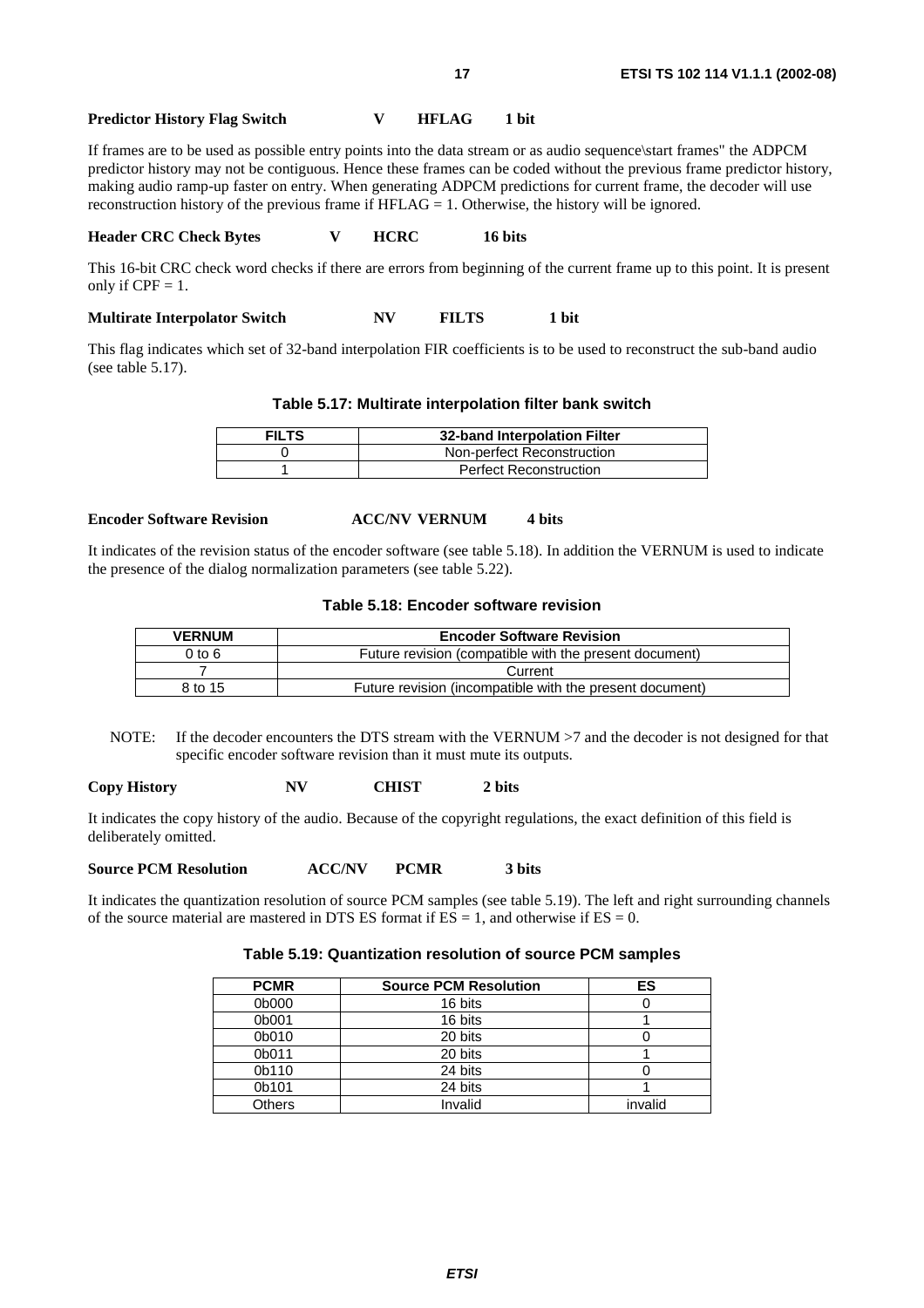#### Front Sum/Difference Flag  $V$  SUMF 1 bit

Indicates if front left and right channels are sum-difference encoded prior to encoding (see table 5.20). If set to zero no decoding post processing is required at the decoder.

#### **Table 5.20: Sum/difference decoding status of front left and right channels**

| <b>SUMF</b> | <b>Front Sum/Difference Encoding</b> |
|-------------|--------------------------------------|
|             | $L = L$ . $R = R$                    |
|             | $L = L + R$ , $R = L - R$            |
|             |                                      |

#### **Surrounds Sum/Difference Flag V SUMS 1 bit**

Indicates if left and right surround channels are sum-difference encoded prior to encoding (see table 5.21). If set to zero no decoding post processing is required at the decoder.

#### **Table 5.21: Sum/difference decoding status of left and right surround channels**

| <b>SUMS</b> | <b>Surround Sum/Difference Encoding</b>                                   |
|-------------|---------------------------------------------------------------------------|
|             | $\textsf{Ls} = \textsf{Ls}$ . Rs = Rs                                     |
|             | $\text{Ls} = \text{Ls} + \text{Rs}$ , $\text{Rs} = \text{Ls} - \text{Rs}$ |

#### **Dialog Normalization Parameter/Unspecified V DIALNORM/UNSPEC 4 bits**

For the values of VERNUM = 6 or 7 this 4-bit field is used to determine the dialog normalization parameter. For all other values of the VERNUM this field is a place holder that is not specified at this time.

The dialog normalization gain (DNG), in dB, is specified by the encoder operator and is used to directly scale the decoder outputs samples. In the DTS stream the information about the DNG value is transmitted by means of combined data in the VERNUM and DIALNORM fields (see table 5.22).

For all other values of the VERNUM (i.e. 0, 1, 2, 3, 4, 5, 8, 9, …15) the UNSPEC 4-bit field should be extracted but ignored by the decoder. In addition, for these VERNUM values, the dialog normalization gain should be set to 0 i.e., DNG = 0 -> No Dialog Normalization.

| <b>Dialog Normalization Gain (DNG)</b><br><b>Applied to the Decoder Outputs</b><br>[dB] | <b>VERNUM</b>  | <b>DIALNORM</b> |
|-----------------------------------------------------------------------------------------|----------------|-----------------|
| 0                                                                                       | 7              | 0b0000          |
| $-1$                                                                                    | 7              | 0b0001          |
| $-2$                                                                                    | $\overline{7}$ | 0b0010          |
| $-3$                                                                                    | $\overline{7}$ | 0b0011          |
| $-4$                                                                                    | $\overline{7}$ | 0b0100          |
| -5                                                                                      | $\overline{7}$ | 0b0101          |
| $-\overline{6}$                                                                         | $\overline{7}$ | 0b0110          |
| $-7$                                                                                    | $\overline{7}$ | 0b0111          |
| -8                                                                                      | $\overline{7}$ | 0b1000          |
| -9                                                                                      | $\overline{7}$ | 0b1001          |
| $-10$                                                                                   | $\overline{7}$ | 0b1010          |
| $-11$                                                                                   | $\overline{7}$ | 0b1011          |
| $-12$                                                                                   | $\overline{7}$ | 0b1100          |
| $-13$                                                                                   | $\overline{7}$ | 0b1101          |
| $-14$                                                                                   | 7              | 0b1110          |
| $-15$                                                                                   | $\overline{7}$ | 0b1111          |
| $-16$                                                                                   | 6              | 0b0000          |
| $-17$                                                                                   | 6              | 0b0001          |
| $-18$                                                                                   | 6              | 0b0010          |
| $-19$                                                                                   | 6              | 0b0011          |
| $-20$                                                                                   | 6              | 0b0100          |
| $-21$                                                                                   | 6              | 0b0101          |
| $-22$                                                                                   | 6              | 0b0110          |

#### **Table 5.22: Dialog Normalization Parameter**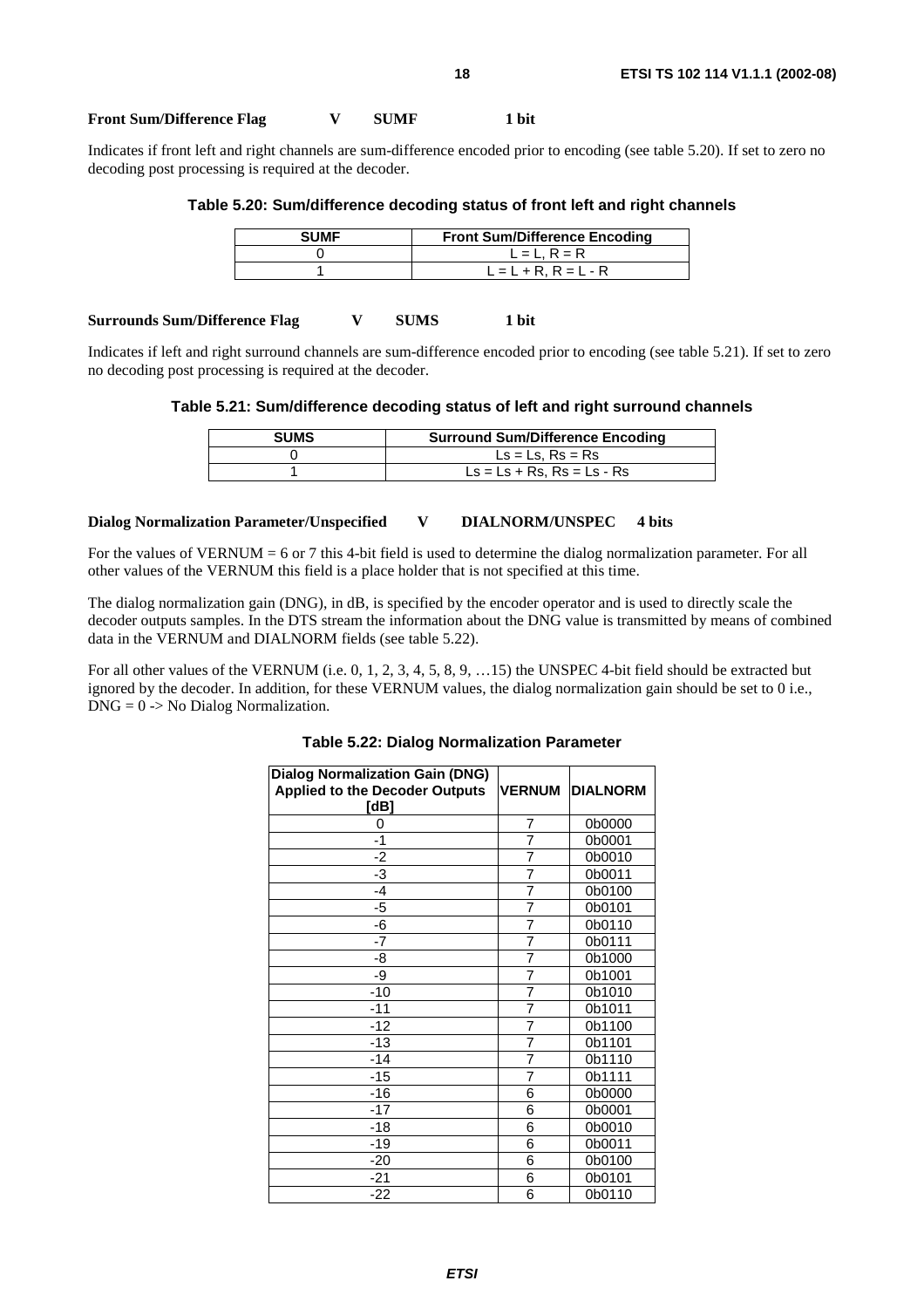| <b>Dialog Normalization Gain (DNG)</b><br><b>Applied to the Decoder Outputs</b><br>[dB] | <b>VERNUM</b> | <b>DIALNORM</b> |
|-----------------------------------------------------------------------------------------|---------------|-----------------|
| $-23$                                                                                   | 6             | 0b0111          |
| $-24$                                                                                   | 6             | 0b1000          |
| $-25$                                                                                   | 6             | 0b1001          |
| $-26$                                                                                   | 6             | 0b1010          |
| $-27$                                                                                   | 6             | 0b1011          |
| -28                                                                                     | 6             | 0b1100          |
| -29                                                                                     | 6             | 0b1101          |
| -30                                                                                     | 6             | 0b1110          |
| $-31$                                                                                   | 6             | 0b1111          |

### 6 Extension to more than 5.1 channels (XCh)

When the need arises to encode more than 5.1 channels, the extended channels are compressed using exactly the same technology as the core audio channels. The audio data representing these extension channels are appended to the end of the DTS stream audio. These extension audio data are automatically ignored by the first generation DTS decoders but can be decoded by the second generation DTS decoders. The decoding process flows as follows.

### 6.1 Synchronization

#### **Channel Extension Sync Word V XChSYNC 32 bits**

The synchronization word XChSYNC = 0x5a5a5a5a for the channel extension audio comes after all other extension streams i.e., in case of multiple extension streams the XCh stream is always the last . For 16 bit streams, XChSYNC is aligned to 32-bit word boundary. For 14 bit streams, it is aligned to both 32 bit and 28 bit word boundaries, meaning that, the sync word appears as  $0x1696e5a5$  in the 28 bit stream and as  $0x5a5a5a5a$  after this stream is packed into a 32 bit stream.

Since the pseudo sync word might appear in the bit stream, it is MANDATORY to check the distance between this sync and the end of the encoded bit stream. This distance in bytes should be equal to XChFSIZE+1. The parameter XChFSIZE is described below.

NOTE: For compatibility reasons with legacy bit streams the estimated distance in bytes is checked against both the XChFSIZE+1 as well as the XChFSIZE. The XCh synchronization is pronounced only if the distance matches either of these two values.

### 6.2 Frame header

**Primary Frame Byte Size V XChFSIZE 10 bits** 

(XChFSIZE+1) is the distance in bytes from current extension sync word to the end of the current audio frame. Valid range for XChFSIZE: 95 to 1 023. Invalid range for XChFSIZE: 0 to 94.

**Extension Channel Arrangement ACC AMODE 4 bits** 

Audio channel arrangement that describes the number of audio channels (CHS) and the audio playback arrangement. It is set to represent the number of extension channels for now. More detail will be added in the future.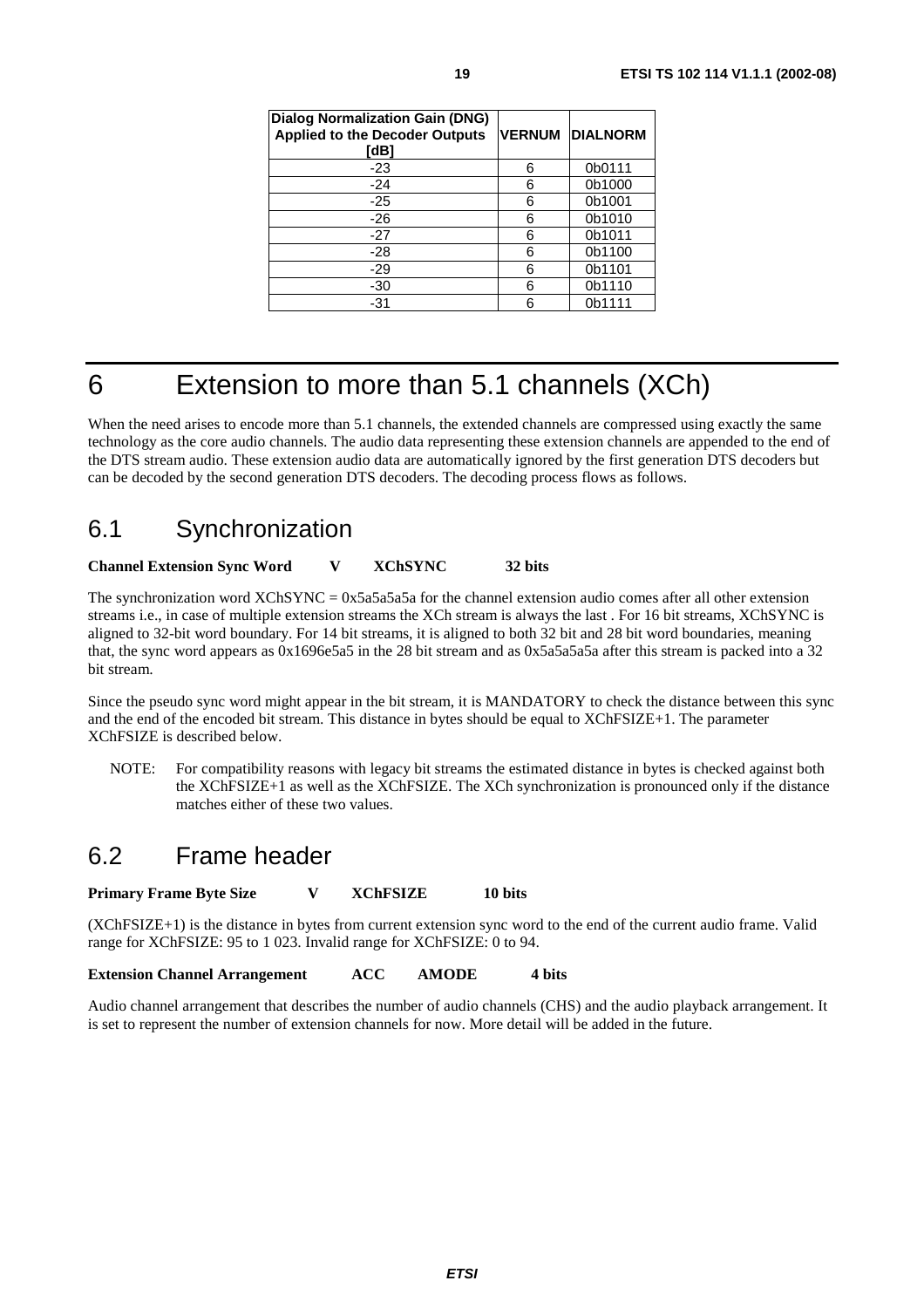## 7 Extension to sampling frequencies of up to 96 kHz and/or higher resolution (X96k)

The generalized concept of core + 96 kHz-extension coding is illustrated in figure 7.1. To encode 96 kHz LPCM the input audio stream is fed to a 96 kHz to 48 kHz down sampler and the resulting 48 kHz signal is encoded using standard core encoder as in figure 7.1A). Referring to figure 7.1A):

- In the "Preprocess Input Audio" block the original 96 kHz/24-bit LPCM audio is first delayed and next passed through the extension 64-band analysis filter bank. Signal "1" in this case consists of the extension sub-band samples @ 96 kHz/64.
- The core data consists of the core audio codes in 32 sub-bands and the side information. In the "Reconstruct Core Audio Components" block the core audio codes are inverse quantized to produce the reconstructed core sub-band samples @ 48 kHz/32. These sub-band samples correspond to signal "2".
- In the "Generate Residuals" block the reconstructed core sub-band samples are subtracted from the extension sub-band samples in the lower 32 sub-bands. The extension sub-band samples in the upper 32 bands remain unaltered. These residual sub-band samples in the 64 bands correspond to signal "3".
- The ("Generate Extension Data" block processes the residual sub-band samples and generates the extension data that, along with the core data, is assembled in a packer to produce a core+extension bit stream.

In the 96 kHz decoder, figure 7.1B), the unpacker first separates the core+extension stream into the core and extension data. The core sub-band decoder, in the "Reconstruct Core Audio Components" block, processes the core data and produces the reconstructed core sub-band samples (same as signal "2" generated in the encoder). Next in the "Reconstruct Residual Components" block, the extension sub-band decoder uses the extension data to generate the reconstructed residual sub-band samples in the 64 bands. In the "Recombine Core and Residual Components" block the core sub-band samples are added to the lower 32 bands of residual sub-band samples to produce the extension sub-band samples in the 64 bands. In the same block the synthesis 64-band filter bank processes the extension sub-band samples and generates the 96 kHz 24-bit LPCM audio. The combining of reconstructed residuals and core signals on the decoder side, figure 7.1B), is also done in sub-band domain.

![](_page_19_Figure_8.jpeg)

**Figure 7.1: The concept of Core+Extension coding methodology**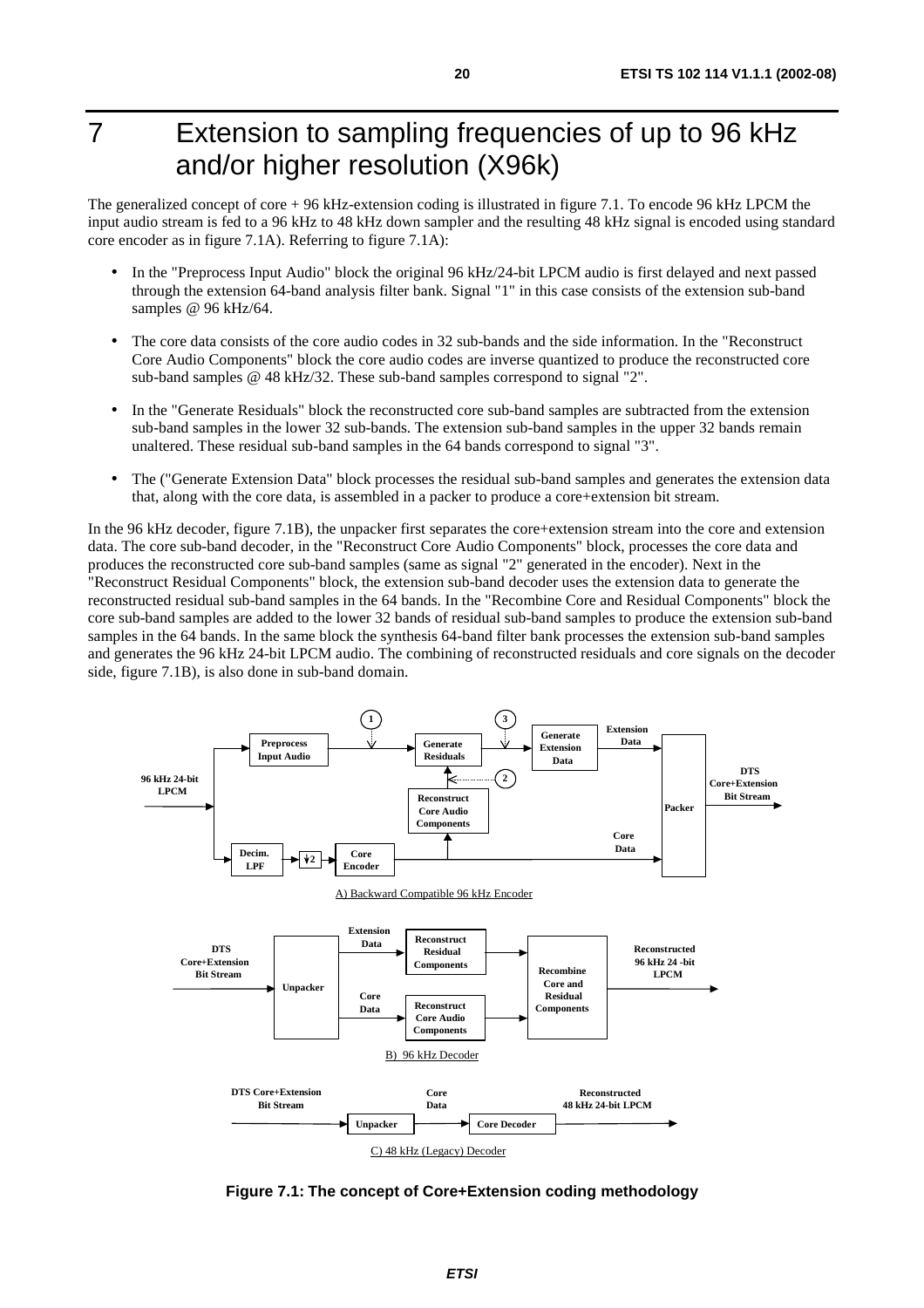When a 48 kHz-only (legacy) decoder is fed the core + extension bit stream, figure 7.1C), the extension data fields are ignored and only the core data is decoded. This results in 48 kHz core LPCM audio output.

### 7.1 DTS Core+96 kHz-Extension encoder

The block diagram in figure 7.2 shows the main components of the encoding algorithm. The input digital audio signal with a sampling frequency up to 96 kHz and a word length up to 24 bits is processed in the core branch and extension branch. In the core branch input audio is low-pass filtered to reduce its bandwidth to below 24 kHz, and then decimated by a factor of two, resulting in a 48 kHz sampled audio signal. The purpose of this LPF decimation is to remove signal components that cannot be represented by the core algorithm. The down sampled audio signal is processed in a 32-band analysis cosine modulated filter bank that produces the core sub-band samples. The core bit allocation routine based on the energy contained in each of the sub-bands and configuration of the core encoder determines the desired quantization scheme for each of the sub-bands. The core sub-band encoder performs quantization and encoding after which the audio codes and side information are delivered to the packer. The packer assembles this data into a core bit stream.

![](_page_20_Figure_4.jpeg)

**Figure 7.2: The block diagram of DTS Core+Extension encoder** 

In the extension branch the delayed version of input audio is processed in a 64-band analysis cosine modulated filter bank that produces the extension sub-band samples. Inverse quantization of the core audio codes produces the reconstructed core sub-band samples. Subtracting these samples from the extension sub-band samples in the lower 32 bands generates the residual sub-band samples. The residual signals in the upper 32 sub-bands are unaltered extension sub-band samples in corresponding bands. The delay of input audio is such that reconstructed core sub-band samples and extension sub-band samples in the lower 32 bands are time-aligned before the residual signals are produced i.e.,

$$
Delay = Delay_{DecimationLPF} + Delay_{CoreQMF} - Delay_{ExtensionQMF}
$$

The extension bit allocation routine based on the energy of residuals in each of the sub-bands and configuration of the extension encoder determines the desired quantization scheme for each of 64 sub-bands. The residual samples in sub-bands are encoded using a multitude of adaptive prediction, scalar/vector quantization and/or Huffman coding to produce the residual codes and extension side information. The packer assembles this data into an extension bit stream.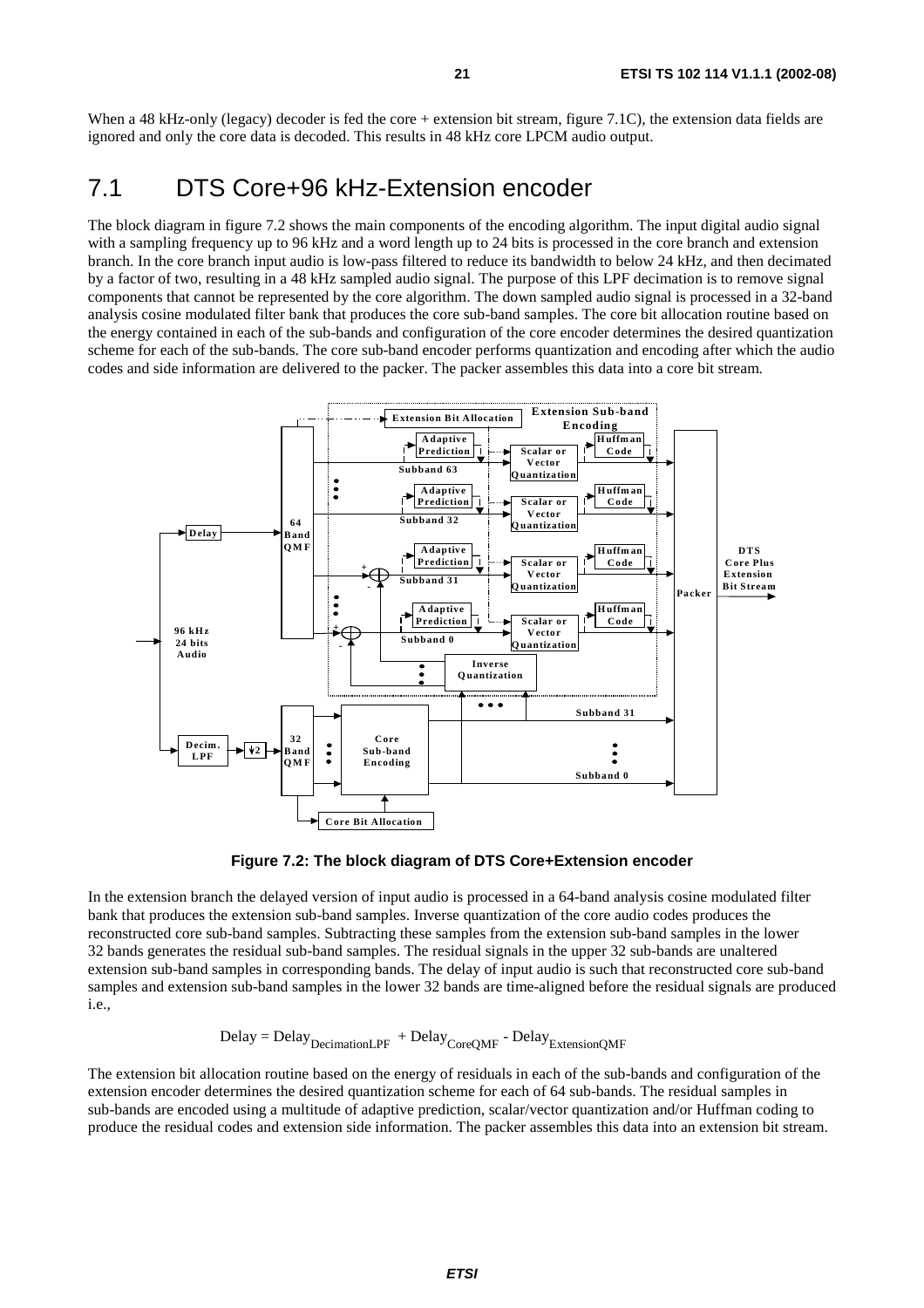### 7.2 DTS Core+96 kHz Extension decoder

On the decoder side core and extension parts of the encoded bit stream are fed to their respective sub-band decoders. The reconstructed core sub-band samples are added to the corresponding residual sub-band samples in lower 32 bands. The reconstructed residual sub-band samples in the upper 32 bands remain unaltered. Passing the resulting extension sub-band samples through the synthesis 64-band QMF filter bank produces the 96 kHz sampled PCM audio. figure 7.3 shows the block diagram of the core+extension decoder.

![](_page_21_Figure_3.jpeg)

**Figure 7.3: The block diagram of DTS Core+Extension decoder** 

In the case where the encoded bit stream does not contain the extension data, the decoder based on its hardware configuration uses: a) a 32-band QMF with core sub-band samples as inputs to synthesize the 48 kHz sampled PCM audio; b) a 64-band QMF with inputs being core sub-band samples in the lower 32 bands and "zero" samples in the upper 32 bands to synthesize the interpolated PCM audio sampled at 96 kHz.

The existing DTS core decoders when receiving the core+extension bit stream will extract and decode the core data to produce the 48 kHz sampled PCM audio. The decoder ignores the extension data by skipping the extraction until the next DTS synchronization word.

### 7.3 Synchronization

#### **96 kHz Extension Sync Word SYNC96 V 32 bits**

The synchronization word SYNC96 = 0x1D95F262 for the 96 kHz extension data comes after the core audio data. Note that if a channel extension is present the X96k extension data is placed before the XCh extension data in the encoded bit stream. For 16-bit streams the sync word is aligned to 32-bit word boundary. In the case of 14-bit streams SYNC96 is aligned to both 32-bit and 28-bit word boundaries meaning that 28 MSB-s of the SYNC96 appear as 0x07651F26.

To reduce the probability of false synchronization caused by the presence of pseudo sync words, it is imperative to check the distance between the detected sync word and the end of current frame (as indicated by FSIZE). This distance in bytes must match the value of FSIZE96 (see below).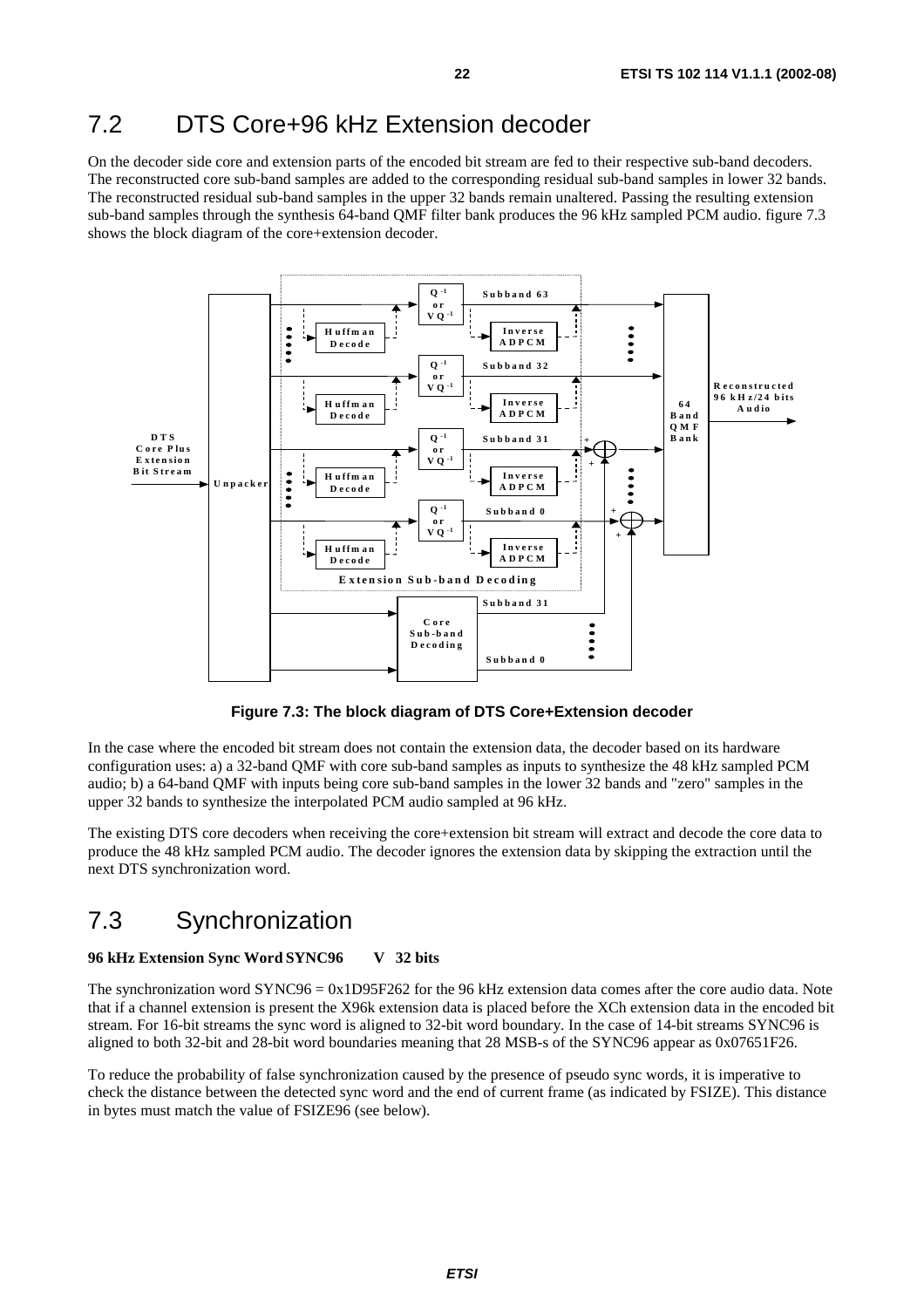After the decoder synchronization is established a flag nX96kPresent is set and the decoder output sampling frequency is selected as

Pseudo Code: OutSamplingFreq = SFREQ

if ( nX96kPresent)

OutSamplingFreq  $= 2 \times$  OutSamplingFreq

Note that SFREQ corresponds to a sampling frequency of reconstructed audio in the core decoder.

### 7.4 X96k frame header

#### **96 kHz Extension Frame Byte Data Size FSIZE96 V 12 bits**

(FSIZE96 + 1) is the byte size of 96 kHz extension data plus any other extension data that appears in between FSIZE96 and the end of current frame. Valid range for FSIZE96: 95 to 4 095; Invalid range: 0 to 94.

**Revision Number REVNO ACC/NV 4 bits** 

Revision number for the high frequency extension processing algorithm.

#### **Table 7.1: X96k Algorithm Revision Number**

| <b>REVNO</b> | <b>Frequency Extension Encoder Software Revision Number</b>           |
|--------------|-----------------------------------------------------------------------|
|              | Reserved                                                              |
|              | Current                                                               |
| $2$ to $7$   | Future revision (compatible with the original Rev1.0 specification)   |
| 8 to 15      | Future revision (incompatible with the original Rev1.0 specification) |

NOTE: If the decoder is not compatible with some algorithm revisions (REVNO >7) it must ignore the X96k extension stream and reconstruct the core encoded audio components up to 24/22,05 kHz.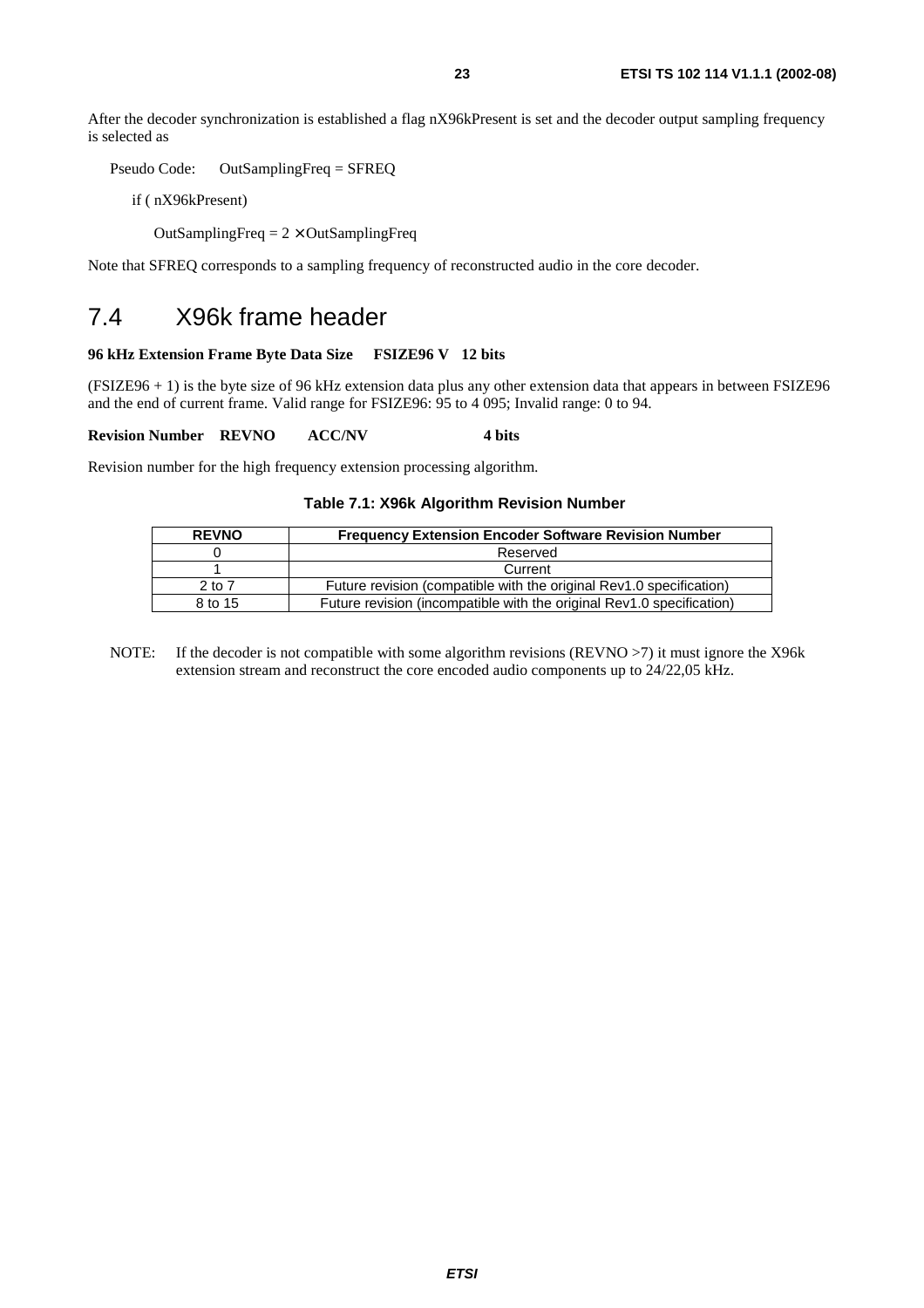# **List of Tables**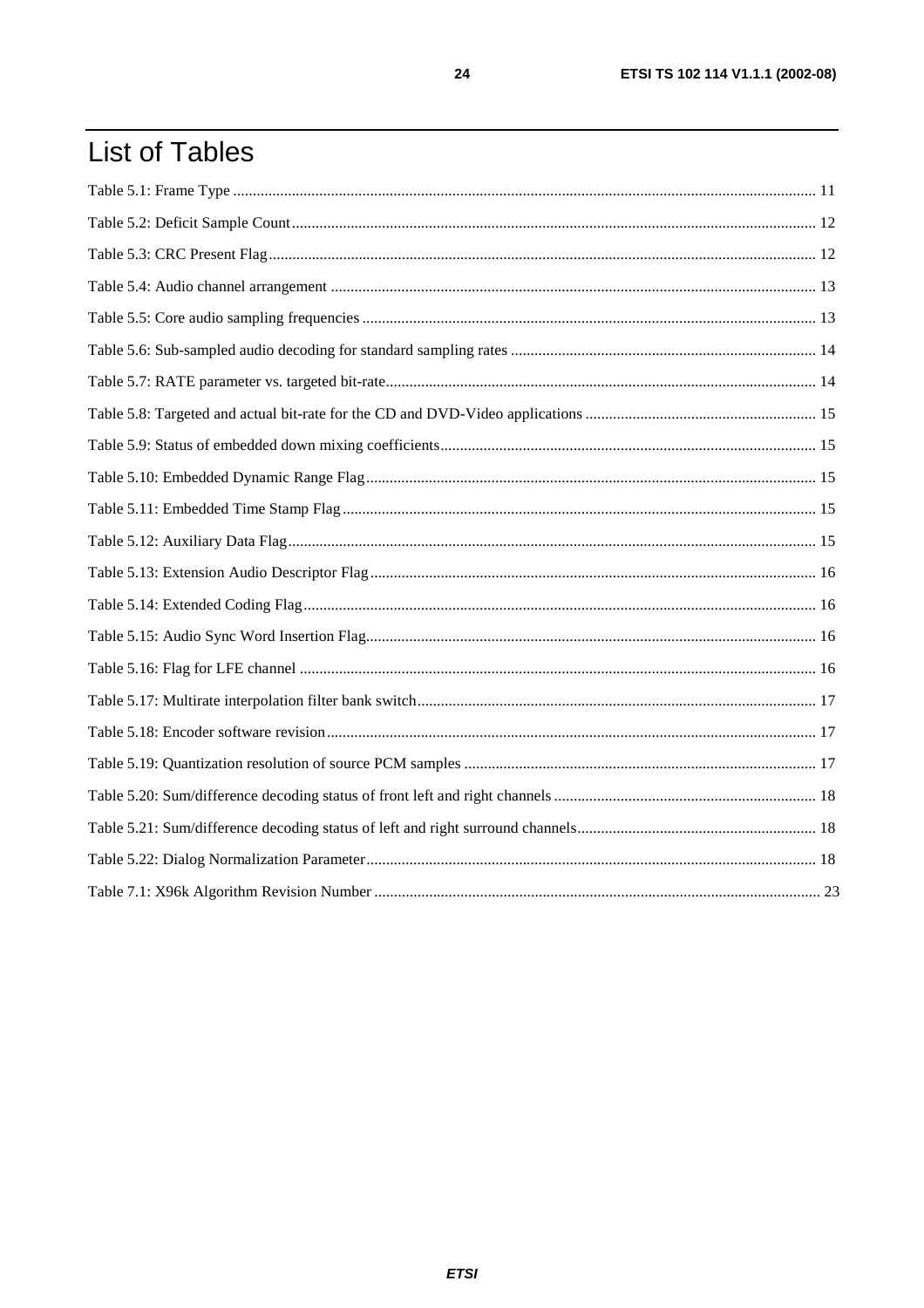# Annex A (informative): Bibliography

Zoran Fejzo: "DTS Coherent Acoustics; Core and Extensions, Overview of Technology and Description of DTS Stream Frame Headers"

DTS, Inc. (5171 Clareton Drive Agoura Hills, CA 91301): "DTS Decoder Manual Rev2.1 and it"s Amendment Rev1.1"